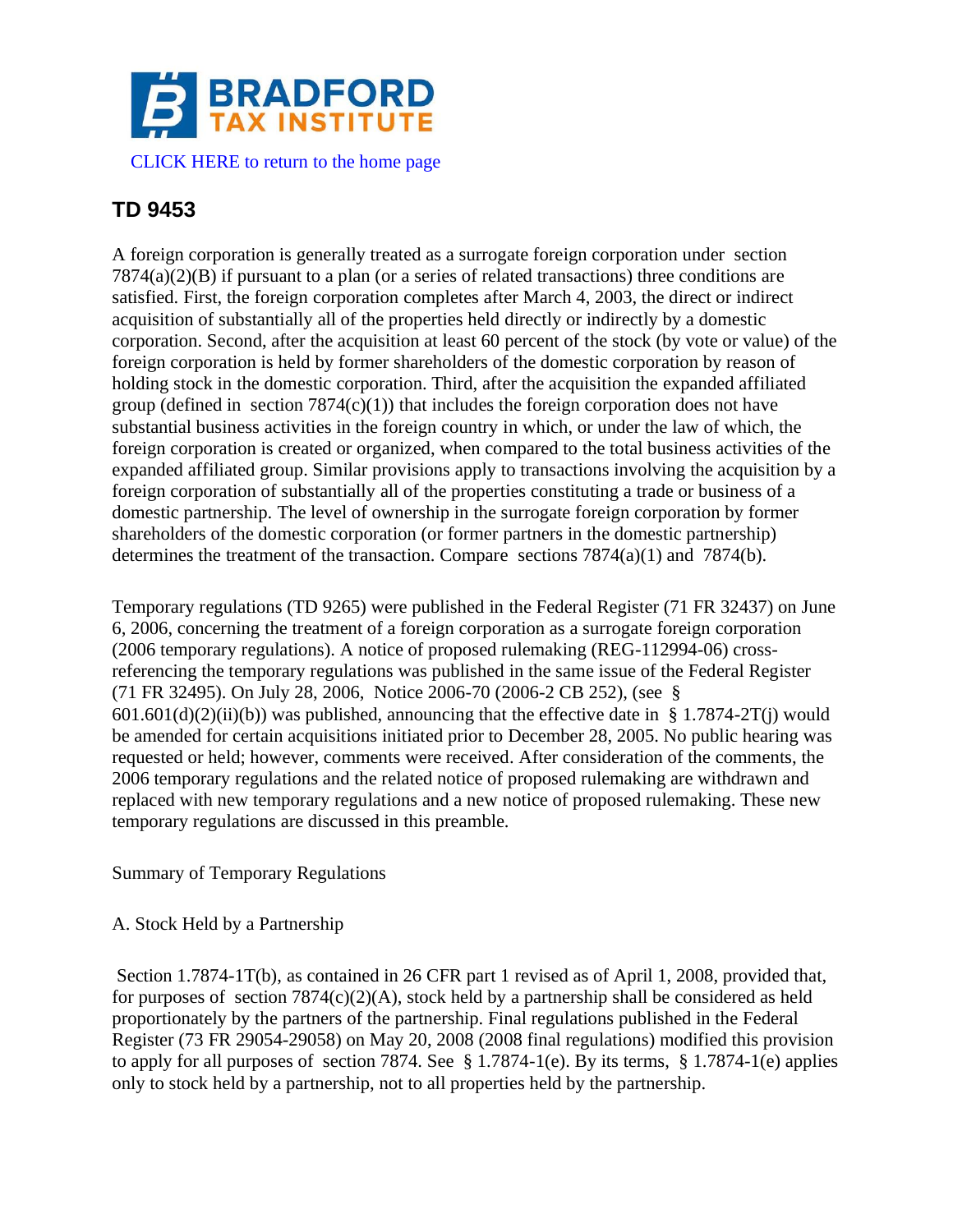Commentators have questioned the scope of § 1.7874-1(e). In response to these comments, the temporary regulations modify the rule to apply only for purposes of determining whether the ownership condition of section  $7874(a)(2)(B)(ii)$  is satisfied. The temporary regulations provide other partnership look-through rules, as appropriate. See, for example, the discussion in section F.4. of this preamble concerning the partnership items that are taken into account for purposes of section  $7874(a)(2)(B)(iii)$ .

# B. Indirect Acquisition of Properties

# 1. Clarification of Temporary Regulations

The 2006 temporary regulations identify certain acquisitions that constitute indirect acquisitions of properties held by a domestic corporation. See § 1.7874-2T(b). The temporary regulations retain these rules and clarify that the identified transactions do not represent an exclusive list of transactions that constitute indirect acquisitions. The temporary regulations also clarify that the acquisition of an interest in a partnership is an indirect acquisition of a proportionate amount of the properties of the partnership for purposes of section  $7874(a)(2)(B)(i)$ .

# 2. Certain Acquisitions by Members of the Expanded Affiliated Group

The 2006 temporary regulations provide that if a corporation (acquiring corporation) acquires stock or assets of a domestic corporation in exchange for stock of a foreign corporation (foreign issuing corporation) that directly or indirectly owns more than 50 percent of the stock (by vote or value) of the acquiring corporation after the acquisition, the foreign issuing corporation shall be treated as acquiring a proportionate amount of the stock or assets of the domestic corporation. §  $1.7874 - 2T(b)(4)$ .

The temporary regulations retain this rule, with modifications. First, the rule is modified to apply if the acquiring corporation and the foreign issuing corporation are members of the same expanded affiliated group after the acquisition. Second, the rule is modified to apply to an acquisition of properties of a partnership. Finally, the rule is modified to apply if a partnership acquires properties of a domestic corporation (or partnership) in exchange for stock of a foreign issuing corporation, but only if the foreign issuing corporation and the partnership would be members of the same expanded affiliated group after the acquisition if the partnership were a corporation.

# C. Acquisitions by Multiple Foreign Corporations

The IRS and the Treasury Department have become aware of transactions intended to avoid section 7874 that involve two or more foreign corporations completing, in the aggregate, an acquisition described in section  $7874(a)(2)(B)(i)$ . For example, pursuant to a plan (or a series of related transactions), two foreign corporations would collectively acquire substantially all of the properties held by a domestic corporation. Taxpayers may take the position that neither foreign corporation is a surrogate foreign corporation because no foreign corporation separately acquires substantially all of the properties held by the domestic corporation. Taxpayers may also take the position that section  $7874(c)(4)$  does not apply to these transactions.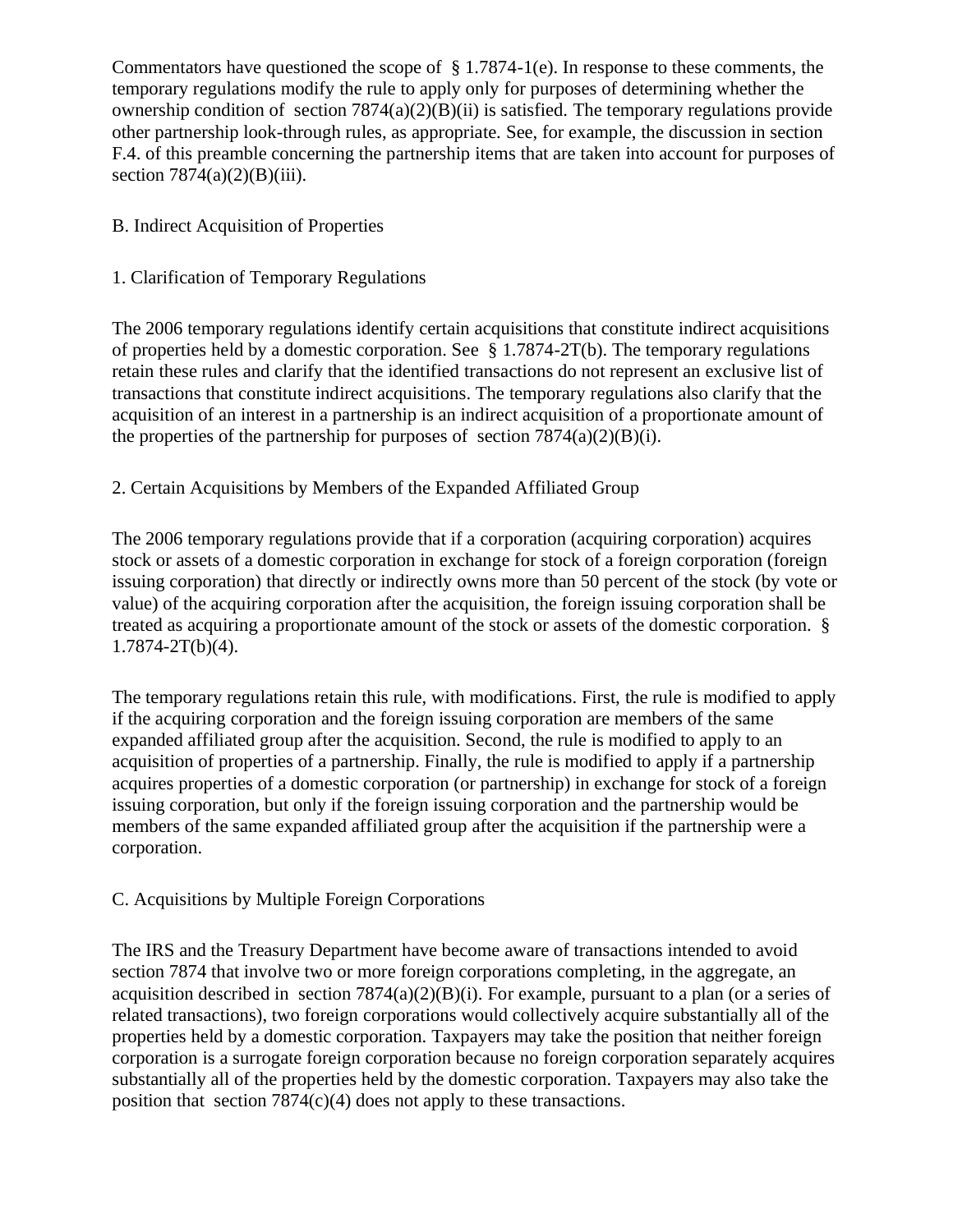Even if substantially all of the properties held by a domestic corporation (or constituting a trade or business of a domestic partnership) are not acquired by a single foreign corporation, this type of transaction presents the policy concerns that prompted the enactment of section 7874. Accordingly, the temporary regulations provide that, if pursuant to a plan (or a series of related transactions) two or more foreign corporations complete, in the aggregate, an acquisition described in section  $7874(a)(2)(B)(i)$ , then each foreign corporation shall be treated as completing the acquisition for purposes of determining whether such foreign corporation shall be treated as a surrogate foreign corporation. See also section  $7874(c)(4)$ .

## D. Acquisition of Multiple Domestic Corporations (or Partnerships)

The preamble to the 2008 final regulations identifies another transaction intended to avoid section 7874 that involves a single foreign corporation completing more than one acquisition described in section  $7874(a)(2)(B)(i)$  as part of the same plan (or a series of related transactions). The preamble to the 2008 final regulations explains that the IRS and the Treasury Department disagree with the characterization of this type of transaction for purposes of section 7874 under current law and are considering issuing regulations clarifying the application of section 7874 to such transactions. In particular, the IRS and the Treasury Department disagree with the position that in determining whether the foreign corporation is a surrogate foreign corporation the ownership percentage under section  $7874(a)(2)(B)(ii)$  is determined separately with respect to each domestic corporation (or partnership).

The preamble to the 2008 final regulations explains that any regulations issued would clarify that references in section 7874(a)(2)(B) to "a domestic corporation" shall, as appropriate, mean "one or more domestic corporations" where the properties of more than one domestic corporation are, directly or indirectly, acquired by a foreign corporation pursuant to the same plan. See § 1.368- 2(h). The preamble indicates that similar clarifications would be made for transactions involving domestic partnerships.

The temporary regulations clarify that if a foreign corporation completes more than one acquisition described in section  $7874(a)(2)(B)(i)$  pursuant to a plan (or a series of related transactions), then, for purposes of section  $7874(a)(2)(B)(ii)$ , the acquisitions shall be treated as a single acquisition and the domestic corporations (and/or domestic partnerships) shall be treated as a single entity. This rule shall apply equally to transactions involving multiple corporations, multiple partnerships, or multiple corporations and partnerships.

The IRS and the Treasury Department determined that providing a specific operative rule was preferable to simply stating that, for purposes of section  $7874(a)(2)(B)$ , any reference to a single domestic corporation (or partnership) includes one or more domestic corporations (or partnerships). However, the operative rule of the temporary regulations is not a change from current law.

# E. "By Reason of" Standard of Section  $7874(a)(2)(B)(ii)$

1. Distributions and Other Transactions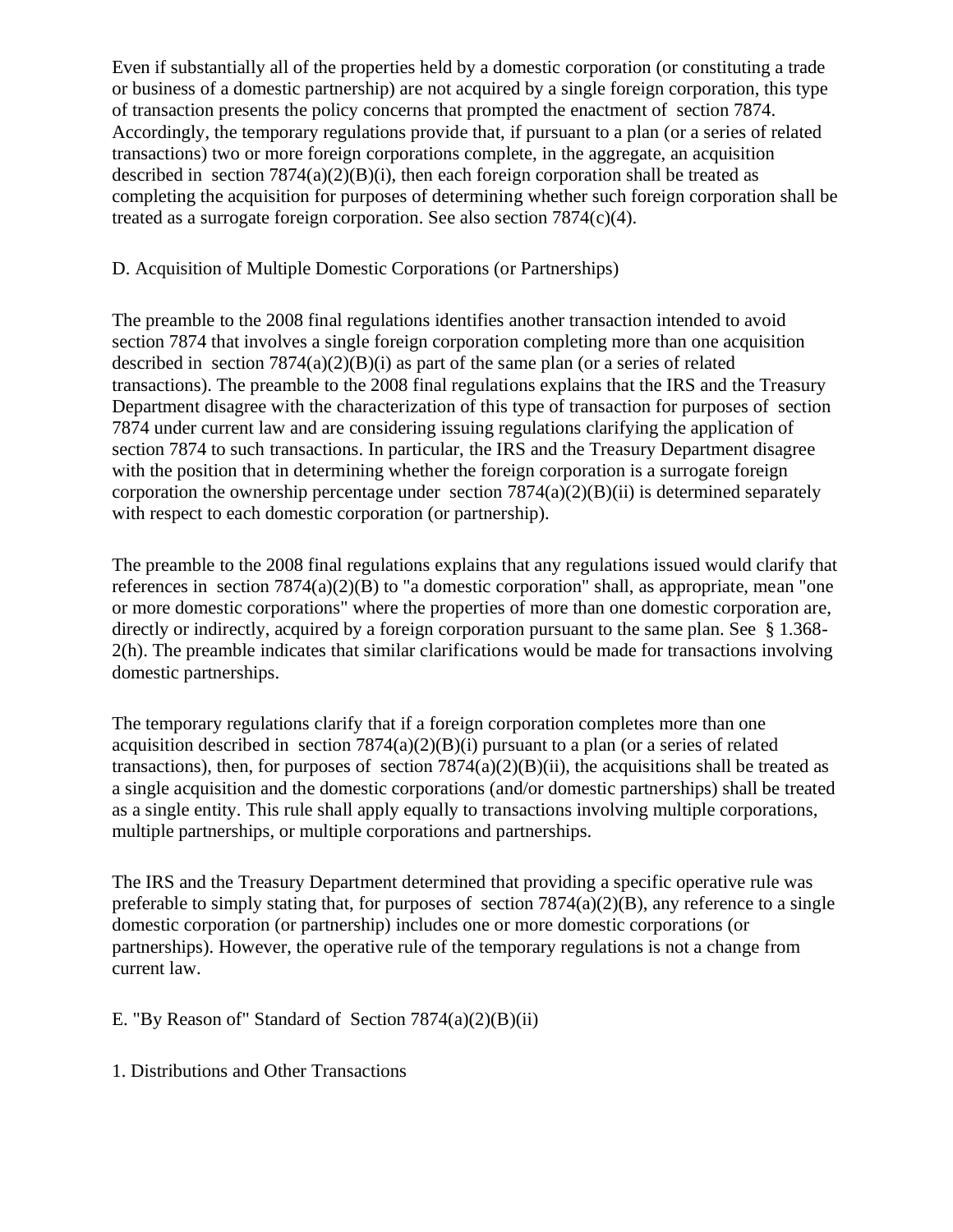The 2006 temporary regulations provide that stock of a foreign corporation received by a former shareholder of a domestic corporation in exchange for stock of the domestic corporation is held by reason of holding stock in the domestic corporation.  $\S 1.7874-2T(c)(1)$ . Commentators have questioned whether an exchange is the exclusive means by which stock of a foreign corporation can be held by reason of holding stock in the domestic corporation. For example, one commentator questioned whether stock of a foreign corporation received by a former shareholder as a distribution with respect to the stock of the domestic corporation is held by reason of holding stock in the domestic corporation.

Section  $7874(a)(2)(B)(ii)$  does not require stock of the foreign corporation to be received in exchange for stock of the domestic corporation (or an interest in the domestic partnership). Therefore, the temporary regulations clarify that the "by reason of" condition of section  $7874(a)(2)(B)(ii)$  is satisfied if stock of a foreign corporation is received in exchange for, or with respect to, stock in a domestic corporation (or an interest in a domestic partnership). This includes a taxable or nontaxable distribution. The temporary regulations also clarify that the "by reason of" condition may be satisfied other than through exchanges or distributions.

# 2. Acquisitions Involving Other Property

One commentator questioned whether all the stock of a foreign corporation received by a former shareholder in exchange for stock of a domestic corporation and other property could be treated as held by reason of holding stock of the domestic corporation, if the other property bears some relationship to the stock of the domestic corporation.

In response to this comment, the temporary regulations clarify that, subject to section  $7874(c)(4)$ and general tax principles, the "by reason of" standard applies based on the amount of stock of the foreign corporation received in exchange for, or with respect to, the stock of the domestic corporation (or interest in the domestic partnership). This determination is based on the relative values of the stock of the domestic corporation (or interest in a domestic partnership) and any other property exchanged for the stock of the foreign corporation. Thus, subject to section 7874(c)(4) and general tax principles, the "by reason of" standard is not affected by a relationship between stock of the domestic corporation (or interest in the domestic partnership) and such other property.

#### F. Substantial Business Activities Condition of Section  $7874(a)(2)(B)(iii)$

#### 1. Removal of Safe Harbor and Examples

The third condition for the treatment of a foreign corporation as a surrogate foreign corporation is that, after the acquisition, the expanded affiliated group (defined in section  $7874(c)(1)$ ) that includes the foreign corporation does not have substantial business activities in the foreign country in which, or under the law of which, the foreign corporation is created or organized, when compared to the total business activities of the expanded affiliated group (the substantial business activities condition). Section  $7874(a)(2)(B)(iii)$ . For purposes of determining whether the substantial business activities condition is satisfied, the 2006 temporary regulations provide a general rule that, with certain exceptions, is based on all the facts and circumstances, and a safe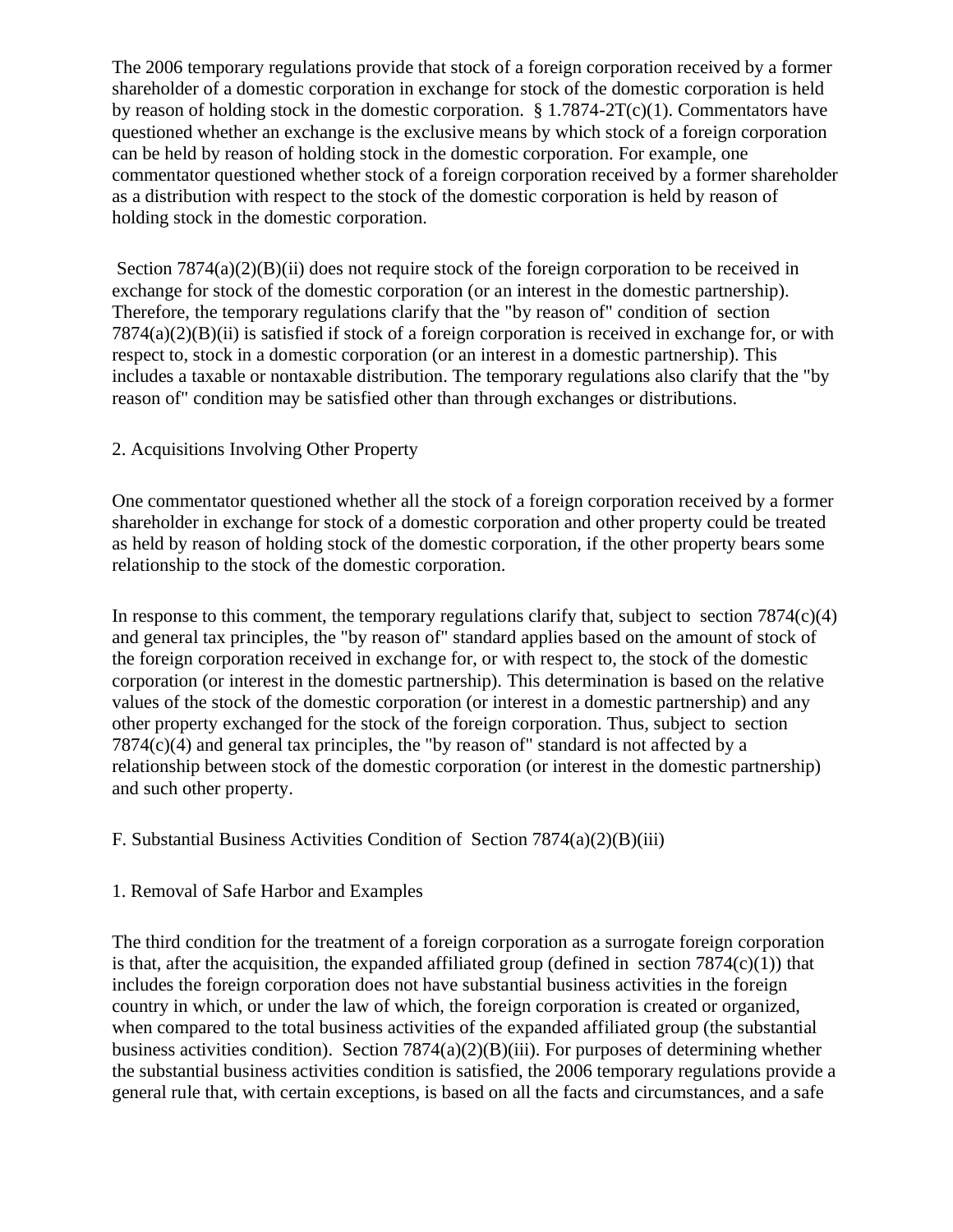harbor.  $\S 1.7874-2T(d)(1)$  through (3). The 2006 temporary regulations also provide examples illustrating the application of the general rule.  $\S$  1.7874-2T(d)(4).

The IRS and the Treasury Department have concluded that the safe harbor provided by the 2006 temporary regulations may apply to certain transactions that are inconsistent with the purposes of section 7874, which is meant to prevent certain transactions that seek to avoid U.S. tax by merely shifting the place of organization of a domestic corporation (or partnership). The temporary regulations, therefore, do not retain the safe harbor provided by the 2006 temporary regulations. The temporary regulations also do not retain the examples illustrating the general rule contained in the 2006 temporary regulations. Thus, taxpayers can no longer rely on the safe harbor or the examples illustrating the general rule provided by the 2006 temporary regulations. Instead, taxpayers must apply the general rule to determine whether the substantial business activities condition is satisfied. In addition, the question of whether the substantial business activities condition is satisfied will continue to be on the list of provisions with respect to which the IRS will not ordinarily issue rulings or determination letters. See Rev. Proc. 2009-7 (2009-1 IRB 226), Section 4.01(30). Comments are requested with respect to these changes.

#### 2. Sales and Services Between Expanded Affiliated Group Members

The 2006 temporary regulations identify sales made by the expanded affiliated group to customers located in the foreign country as an item to consider in determining whether the substantial business activities condition is satisfied.  $\S 1.7874-2T(d)(1)(ii)(3)$ . Commentators have asked whether sales (or the performance of services) between expanded affiliated group members may be taken into account for this purpose.

The IRS and the Treasury Department are concerned that sales (and the performance of services) between expanded affiliated group members can be structured in a manner that does not represent actual business activities. However, subject to section 7874(c)(4) and general tax principles, the IRS and the Treasury Department believe that in appropriate circumstances sales (or the performance of services) between members of the expanded affiliated group may be taken into account under the general rule.

#### 3. Items Not To Be Considered

The 2006 temporary regulations identify certain assets, activities, or income not to be taken into account in determining whether the substantial business activities condition is satisfied. See §  $1.7874-2T(d)(1)(iii)$ . See also section  $7874(c)(4)$ . The temporary regulations add to these items any assets, business activities, or employees located in the foreign country in which, or under the law of which, the foreign acquiring corporation is created or organized if such assets, business activities or employees are transferred to another country pursuant to a plan in existence at the time of the acquisition.

# 4. Partnership Items

The 2006 temporary regulations provide that if one or more members of the expanded affiliated group own capital or profits interests in a partnership, the proportionate amount of certain items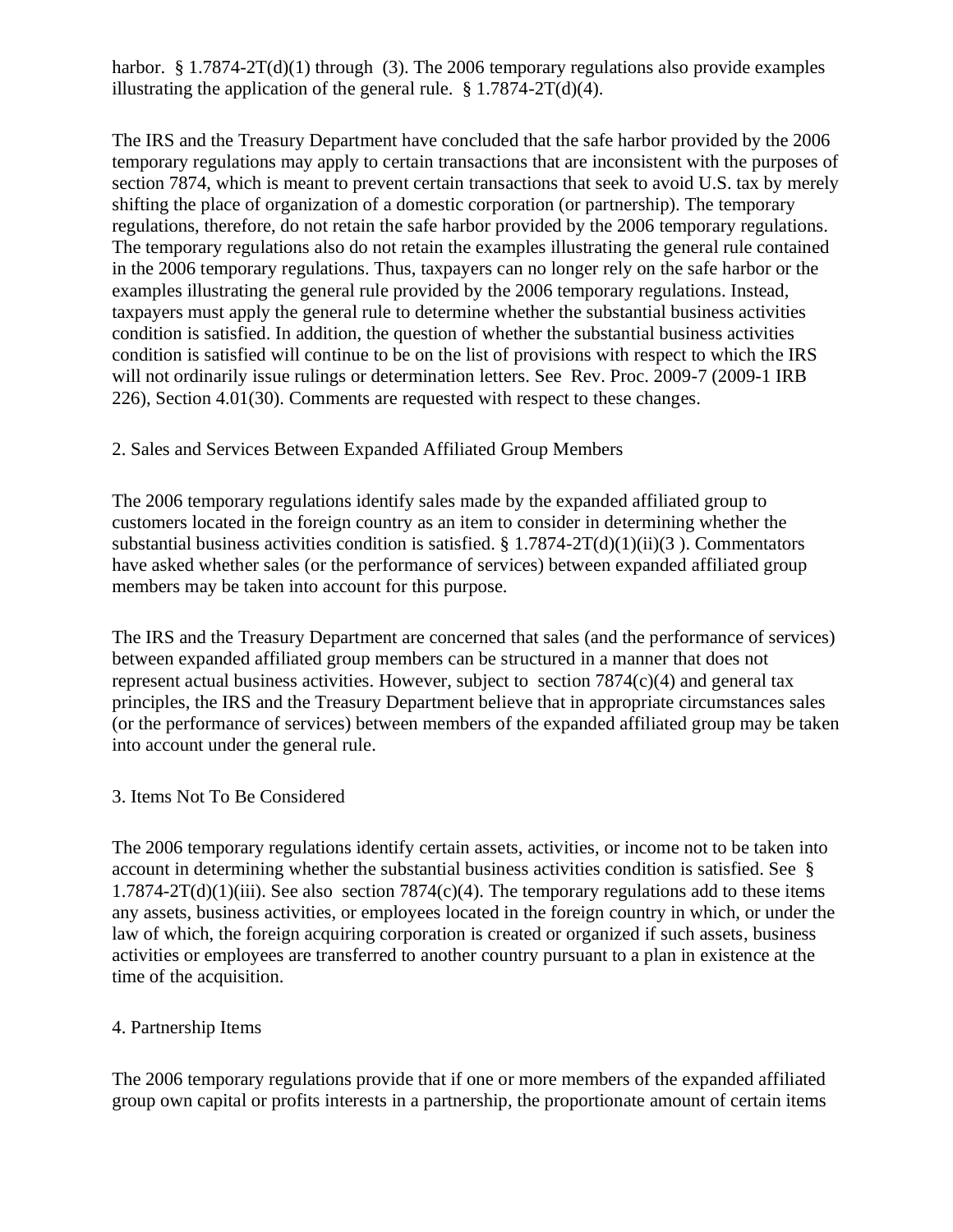of the partnership are considered to be items of the member (or members) of the expanded affiliated group.  $§ 1.7874-2T(d)(3)(iv)$ .

The temporary regulations retain and modify this provision to provide that, for purposes of the substantial business activities condition, a member of the expanded affiliated group that holds at least a 10 percent capital and profits interest in a partnership shall take into account its proportionate share of the items of the partnership, including business activities, employees, assets, income, and sales.

G. Publicly Traded Foreign Partnerships

#### 1. Scope

For purposes of section 7874, the 2006 temporary regulations treat as a foreign corporation any foreign partnership that would, but for section 7704(c), be treated as a corporation under section 7704 at any time during the two-year period following the completion by the foreign partnership of an acquisition described in section 7874(a)(2)(B)(i). The IRS and the Treasury Department are concerned that taxpayers may be taking the position that the rule does not apply to a foreign partnership whose interests become publicly traded outside this two-year period, even if the public trading occurs pursuant to a plan that existed at the time of the acquisition.

To address these transactions, the temporary regulations modify the rule to apply to any foreign partnership that would, but for section 7704(c), be treated as a corporation under section 7704(a) at the time of the acquisition described in section  $7874(a)(2)(B)(i)$ , or at any time after the acquisition pursuant to a plan that existed at the time of the acquisition. For this purpose, a plan shall be deemed to exist at the time of the acquisition if the foreign partnership would, but for section 7704(c), be treated as a corporation under section 7704(a) at any time during the twoyear period following the acquisition.

The temporary regulations also clarify that a publicly traded foreign partnership treated as foreign corporation under the rule is treated as a foreign corporation for all purposes of section 7874.

# 2. Implication Regarding Scope of Public Offering Rule

Section 1.7874-2T(e)(5), Example 3, involves a publicly traded foreign partnership that is treated as a surrogate foreign corporation under section  $7874(a)(2)(B)$ , but not as a domestic corporation under section 7874(b). In the example, the publicly traded foreign partnership acquires the stock of a domestic corporation in exchange for 75 percent of its outstanding interests. At the same time as the acquisition, an unrelated person acquires the remaining 25 percent interest in exchange for stock of a foreign corporation. The example concludes that the former shareholders of the domestic corporation hold 75 percent of the interests in the publicly traded foreign partnership by reason of holding stock of the domestic corporation. Implicit in this conclusion is that the 25 percent interest received by the unrelated person in exchange for the stock of the foreign corporation is not subject to the public offering rule of section 7874(c)(2)(B).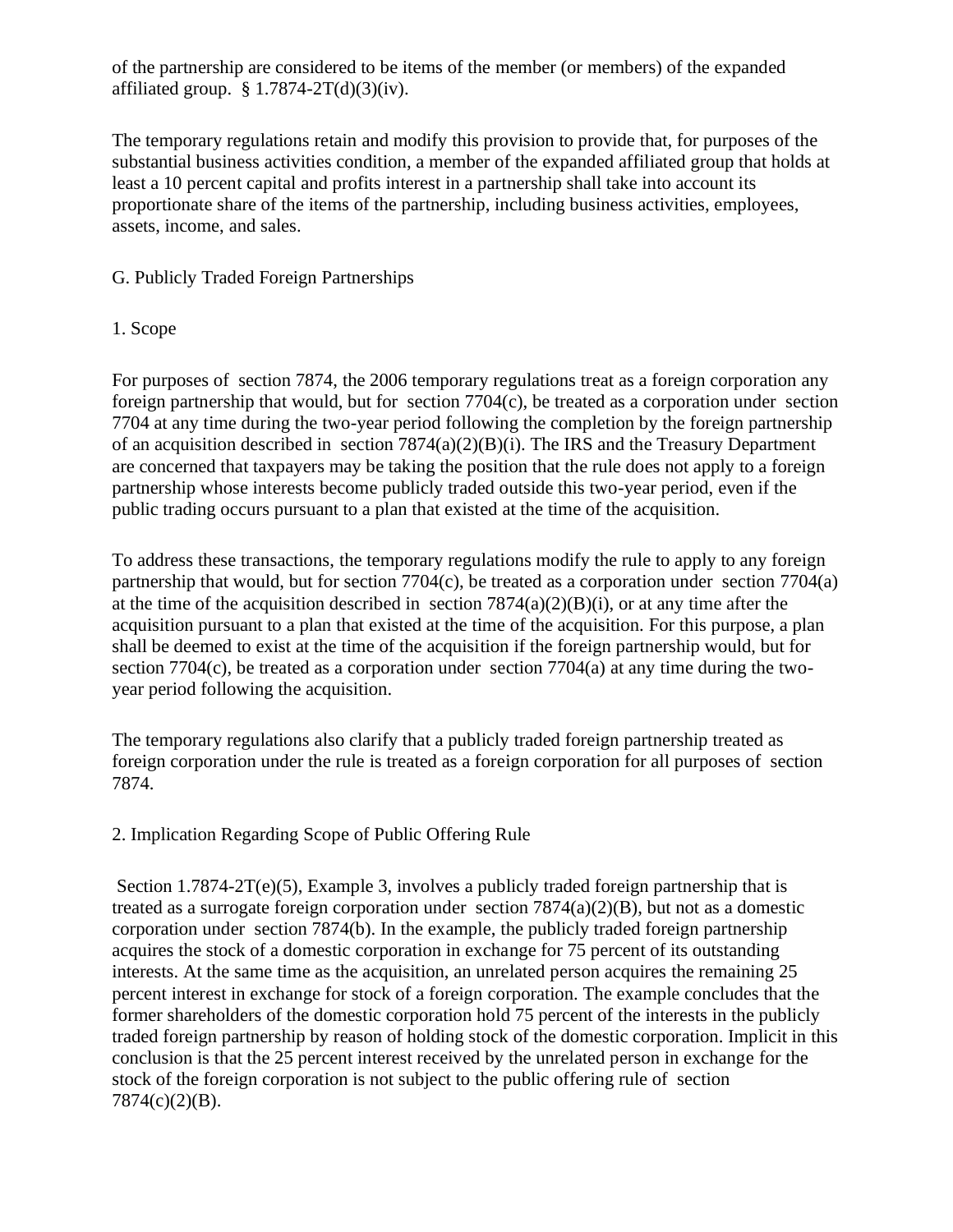The IRS and the Treasury Department did not intend for this example to address the scope or application of the public offering rule of section  $7874(c)(2)(B)$ . The temporary regulations modify the example to eliminate the implication. The IRS and the Treasury Department are considering issuing guidance concerning the public offering rule of section 7874(c)(2)(B). Comments are requested in this regard.

## H. Options and Similar Interests

The 2006 temporary regulations provide that, for purposes of section  $7874(a)(2)(B)(ii)$ , options and interests that are similar to options held by reason of holding stock in a domestic corporation (or an interest in a domestic partnership) shall be treated as exercised. Not addressed by the 2006 temporary regulations, however, is the treatment of options (or similar interests) or stock in a foreign corporation held by reason of holding options (or similar interests) in a domestic corporation (or a partnership, domestic or foreign). This issue may arise, for example, if the holder of a warrant to acquire stock of the domestic corporation exchanges the warrant for a warrant to acquire stock of the foreign acquiring corporation. The 2006 regulations also do not address the treatment of options (or similar interests) in a foreign corporation not held by reason of holding stock in a domestic corporation (or an interest in a domestic partnership). Further, the IRS and the Treasury Department believe that treating options (or similar interests) as exercised may, in certain cases, lead to inappropriate results. For example, treating options (or similar interests) as exercised may distort the ownership of the foreign corporation for purposes of section  $7874(a)(2)(B)(ii)$ . For these reasons, the temporary regulations make the following changes to the rule provided by the 2006 temporary regulations.

## 1. Domestic Corporations (or Partnerships)

An option (or similar interest) represents a claim on equity to the extent the value of the stock (or partnership interest) that may be acquired pursuant to the option (or similar interest) exceeds the exercise price under the terms of the option (or similar interest). As a result, the temporary regulations provide that, for purposes of section 7874, an option (or similar interest) in a domestic corporation (or a partnership, domestic or foreign) shall be treated as stock of the domestic corporation (or an interest in the partnership) with a value equal to the holder's claim on the equity of the domestic corporation (or partnership) immediately before the acquisition described in section  $7874(a)(2)(B)(i)$ . For this purpose, the equity of the domestic corporation (or partnership) shall not include the value of any property the holder of the option (or similar interest) would be required to provide to the domestic corporation (or partnership) pursuant to the terms of the option (or similar interest) if such option (or similar interest) were exercised. Pursuant to these rules, for example, if the holder of an option in a domestic corporation receives stock of a foreign corporation by reason of holding the option, the holder shall be treated as holding the stock of the foreign corporation by reason of holding stock in the domestic corporation.

# 2. Foreign Corporations

The temporary regulations further provide that an option (or similar interest) in a foreign corporation shall generally be treated as stock of the foreign corporation with a value equal to the holder's claim on the equity of the foreign corporation immediately after the acquisition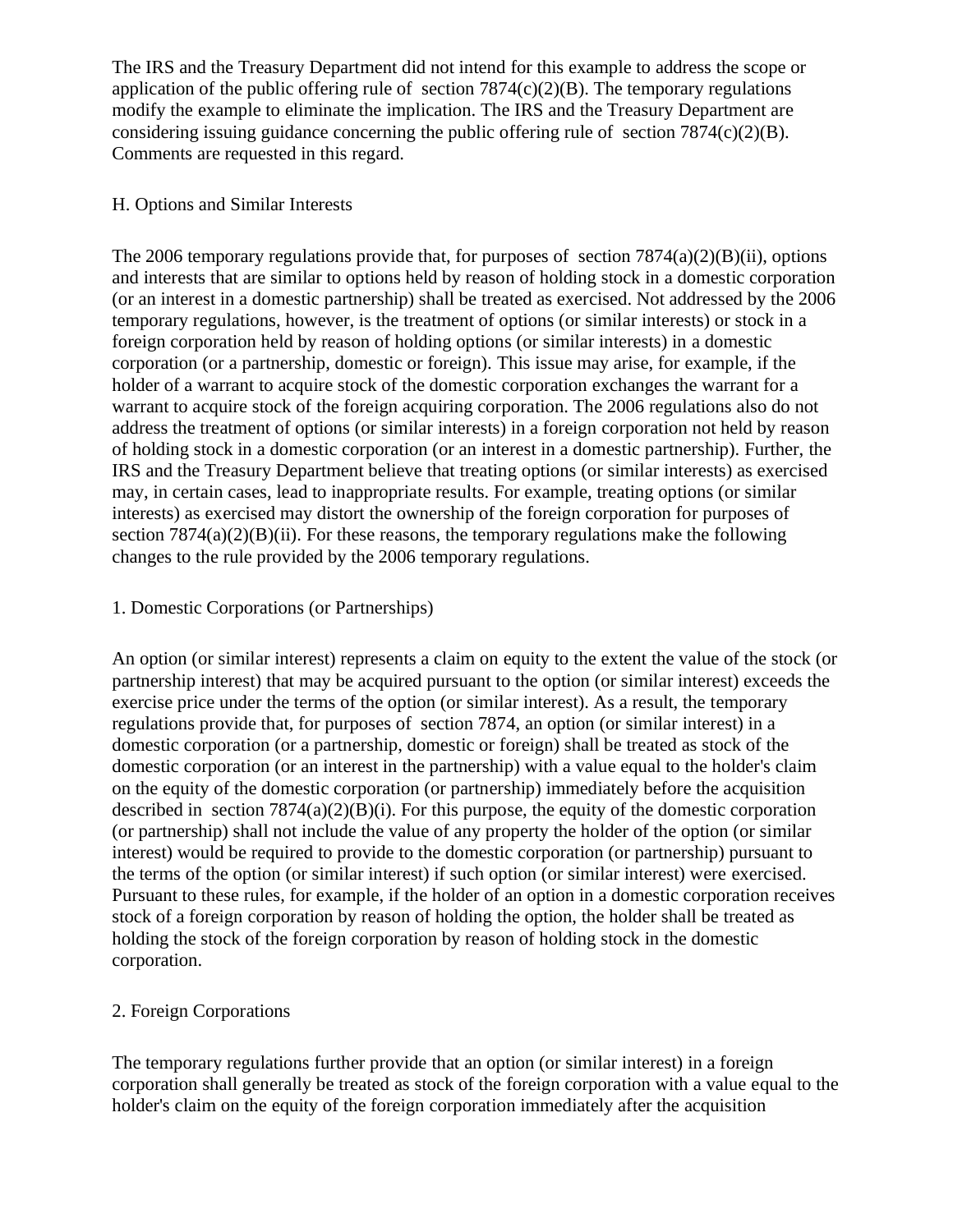described in section  $7874(a)(2)(B)(i)$ . As is the case for options (and similar interests) with respect to domestic corporations (or partnerships), for this purpose the equity of the foreign corporation shall not include the value of any property the holder of the option (or similar interest) would be required to provide to the foreign corporation pursuant to the terms of the option (or similar interest) if such option (or similar interest) were exercised. This rule shall not apply, however, if a principal purpose of the issuance or acquisition of an option (or similar interest) is to avoid the foreign corporation being treated as a surrogate foreign corporation.

# 3. Multiple Claims on Equity

The rules of the temporary regulations concerning options (or similar interests) shall not apply to the extent treating an option (or similar interest) as stock of a corporation (or an interest in a partnership) would duplicate, in whole or in part, a shareholder's (or partner's) claim on the equity of the corporation (or partnership). However, except to the extent otherwise provided in section 7874, stock of a corporation held by a shareholder, or an interest in a partnership held by a partner, shall in all cases be taken into account for purposes of section 7874.

# 4. Comments

The IRS and the Treasury Department request comments on the rules provided by the temporary regulations concerning options (or similar interests). For example, comments are requested as to whether the rules should not apply to certain options, such as publicly traded options or compensatory options. Comments are also requested on the general approach of the rules, which treats the option (or similar interest) as stock or a partnership interest to the extent of the holder's claim on equity, as compared to an approach that would deem the options (or similar interests) as exercised. Any comments should consider the potential impact of treating options (or similar interests) as exercised on the determination of ownership in the foreign corporation under section  $7874(a)(2)(B)(ii)$ .

# I. Economically Equivalent Interests

The IRS and the Treasury Department have become aware of transactions intended to avoid section 7874 by using interests (such as stock or partnership interests) that, although not in form exchangeable or convertible into stock of a foreign corporation, are structured to be substantially equivalent to an equity interest in the foreign corporation. In one such transaction, for example, a privately held domestic corporation (UST) intends to make an initial public offering of its stock for cash. The UST shareholders, however, would prefer a foreign corporation to be the publiclytraded corporation.

To accomplish these objectives the following transactions are completed. A newly formed foreign corporation (FC) issues shares to the public in exchange for cash and then contributes all or part of the cash to a newly-formed domestic corporation (S) in exchange for all the stock of S. S then merges with and into UST. Pursuant to the merger agreement, the UST shareholders exchange their UST stock for a new class of UST stock (class B stock) and cash. FC exchanges its S stock for all of the remaining class of stock of UST (class A stock). FC holds few assets other than the class A stock.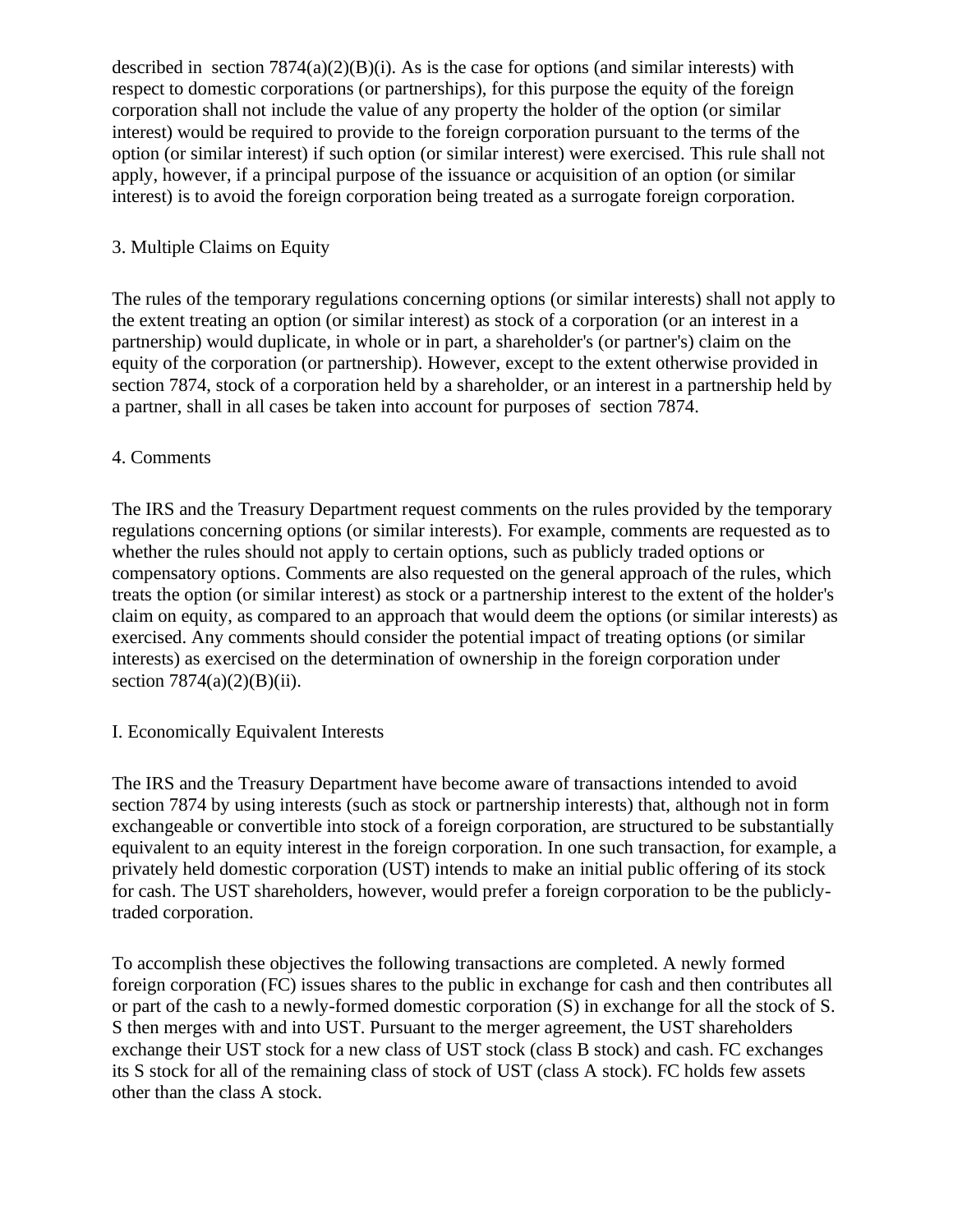The class B stock entitles the UST shareholders to dividend distributions approximately equal to any dividend distributions made by FC with respect to its publicly traded stock. The class B stock also permits the UST shareholders, in certain cases, to require UST to redeem the class B stock at fair market value. The class B stock does not provide the holder voting rights with respect to FC.

Because FC holds few assets other than the class A stock of UST, the value of the class B stock held by the former UST shareholders is approximately equal the value of a corresponding amount of FC stock. Further, the distribution and liquidity rights provided by the class B stock are intended to place the former UST shareholders in the same approximate economic position as if they had received publicly traded FC stock instead of the class B stock in the merger. Nonetheless, the former UST shareholders may take the position that they hold UST stock (and not FC stock) by reason of holding, in form, stock in UST and that the 2006 temporary regulations do not treat the class B stock as FC stock. For example, the former UST shareholders may take the position that the class B stock is not, in substance, an instrument other than debt that is convertible into stock of FC. See § 1.7874-2T(f)(2). The former UST shareholders may further take the position that section  $7874(c)(4)$  does not apply to the transaction. If these positions are correct, FC would not be treated as a surrogate foreign corporation. The IRS and the Treasury Department understand that similar transactions may be structured using a partnership.

The IRS and the Treasury Department believe these transactions are contrary to the policies underlying section 7874. Therefore, the temporary regulations provide that, for purposes of section 7874, any interest (including stock or a partnership interest) that is not otherwise treated as stock of a foreign corporation (including under the rules concerning options (or similar interests)) shall be treated as stock of the foreign corporation if the following two conditions are satisfied: (1) The interest entitles the holder to distribution rights that are substantially similar in all material respects to the distribution rights entitled to a shareholder of the foreign corporation by reason of holding stock in the foreign corporation; and (2) treating the interest as stock of the foreign corporation has the effect of treating the foreign corporation as a surrogate foreign corporation. For purposes of the first condition, distribution rights include rights to dividend distributions (or partnership distributions), distributions in redemption of the interest (in whole or in part), distributions in liquidation, or other similar distributions that represent a return on, or of, the holder's investment in the interest.

# J. Insolvent Entities

The preamble to the 2008 final regulations describes a transaction involving an insolvent domestic corporation in which the creditors of the corporation claim not to be shareholders of the corporation for purposes of determining whether a foreign corporation that acquires substantially all of the properties held by the domestic corporation is treated as a surrogate foreign corporation. As further stated in the preamble, the IRS and the Treasury Department disagree with this interpretation under current law. See, for example, Helvering v. Alabama Asphaltic Limestone Co., 315 U.S. 179 [28 AFTR 567] (1942), and § 1.368-1(e)(6).

The temporary regulations clarify that, for purposes of section 7874, if immediately prior to the first date properties are acquired as part of an acquisition described in section 7874(a)(2)(B)(i), a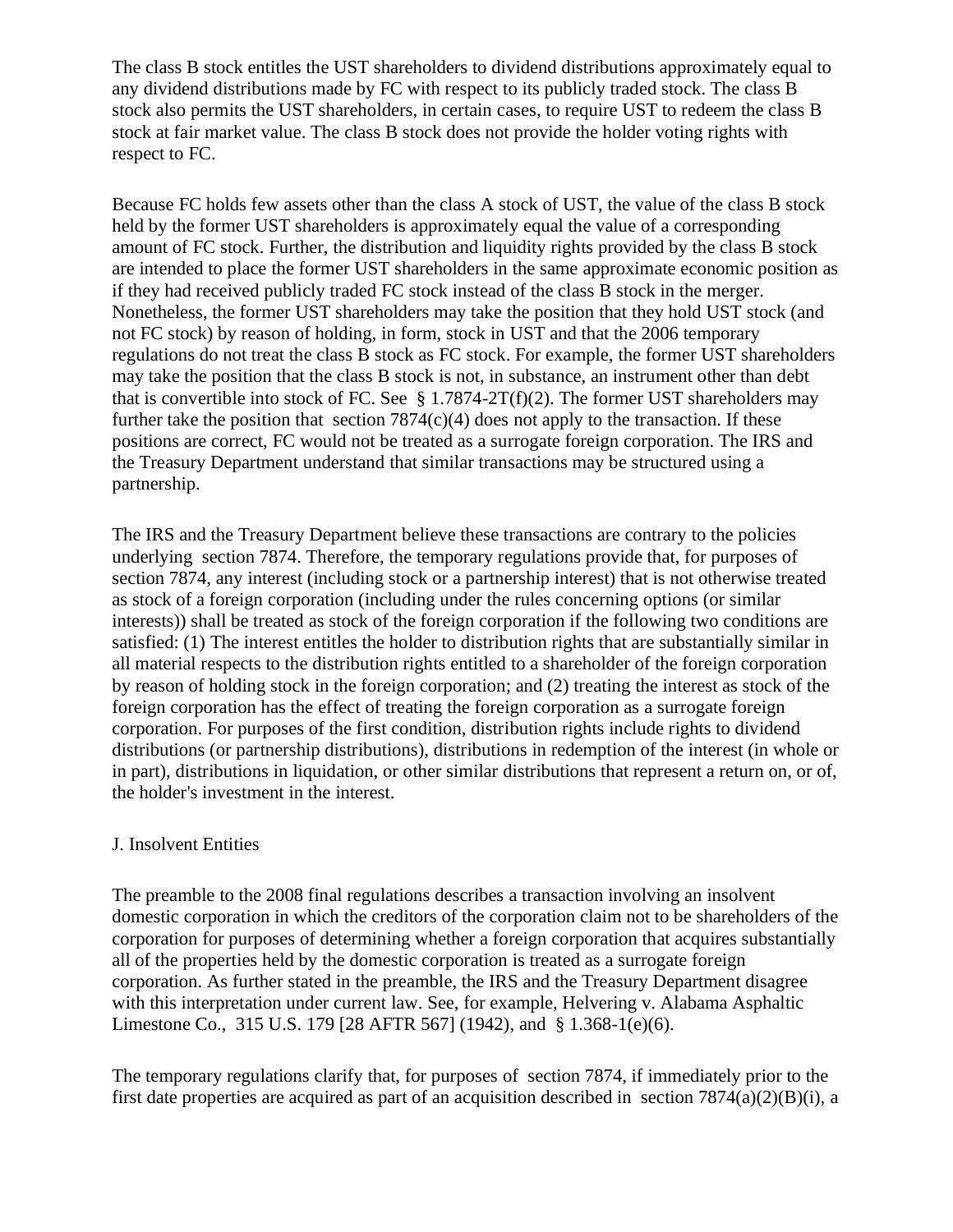domestic corporation is in a title 11 or similar case (as defined in section  $368(a)(3)$ ), or the liabilities of the domestic corporation exceed the value of its assets, then any claim by a creditor against the domestic corporation shall be treated as stock of the domestic corporation. Therefore, any stock of a foreign corporation held by a creditor of the domestic corporation by reason of its claim against the domestic corporation would be considered held by a former shareholder of the domestic corporation by reason of holding stock in the domestic corporation.

A similar rule applies with respect to a domestic or foreign partnership. Foreign partnerships are included in this rule because, for purposes of section  $7874(a)(2)(B)(ii)$ , the acquisition of an interest in a foreign partnership that owns stock of a domestic corporation is considered an acquisition of a proportionate amount of the stock of domestic corporation. Therefore, if a foreign corporation acquired a sufficient interest in that foreign partnership, the foreign corporation could be treated as a surrogate foreign corporation.

One commentator requested the regulations clarifying the treatment of creditors for purposes of section 7874 make clear that a creditor that is treated as a shareholder of a domestic corporation is treated as a shareholder for all purposes of section 7874. In particular, the commentator requested the regulations make clear that the provisions of the 2008 final regulations concerning the determination of the stock of a foreign corporation held by reason of holding stock of the domestic corporation apply equally to such a creditor. The IRS and the Treasury Department agree with this comment. Accordingly, the temporary regulations clarify that a creditor that is treated as a shareholder of a domestic corporation (or as a partner in a partnership) is treated as a shareholder (or partner) for all purposes of section 7874. Thus, for example, subject to section 7874(c)(4) and general tax principles, stock of the foreign corporation received by a creditor in exchange for other property would not be taken into account in determining former shareholder (or former partner) ownership under section  $7874(a)(2)(B)(ii)$ .

# K. Modification to Internal Restructuring Exception of 2008 Final Regulations

The IRS and the Treasury Department have become aware of divisive transactions involving an acquisition described in section  $7874(a)(2)(B)(i)$  in which the ownership condition of 7874(a)(2)(B)(ii)section 7874(a)(2)(B)(ii) may not be satisfied by reason of the internal group restructuring exception provided by  $\S 1.7874-1(c)(2)$ . For example, assume that a publiclytraded domestic corporation (USP) wholly owns a domestic subsidiary (S1) that in turn wholly owns another domestic subsidiary (S2). The S2 stock does not represent substantially all of the properties of S1. Pursuant to a plan, S2 transfers substantially all of its properties to a newly formed foreign corporation (F1) in exchange for F1 stock and then distributes the F1 stock to S1. Pursuant to the same plan, S1 distributes the F1 stock to USP, and USP then distributes the F1 stock to its shareholders.

The acquisition by F1 of substantially all of the properties held by S2 is described in section 7874(a)(2)(B)(i). In addition, S1, the former shareholder of S2, holds all the F1 stock by reason of holding S2 stock. However, taxpayer may take the position that the condition of section  $7874(a)(2)(B)(ii)$  is not satisfied by reason of the internal group restructuring exception under § 1.7874-1(c)(2). In relevant part, the internal group restructuring exception provides that, for purposes of section  $7874(a)(2)(B)(ii)$ , stock of the foreign corporation held by a member of the expanded affiliated group shall be included in the denominator, but not in the numerator, of the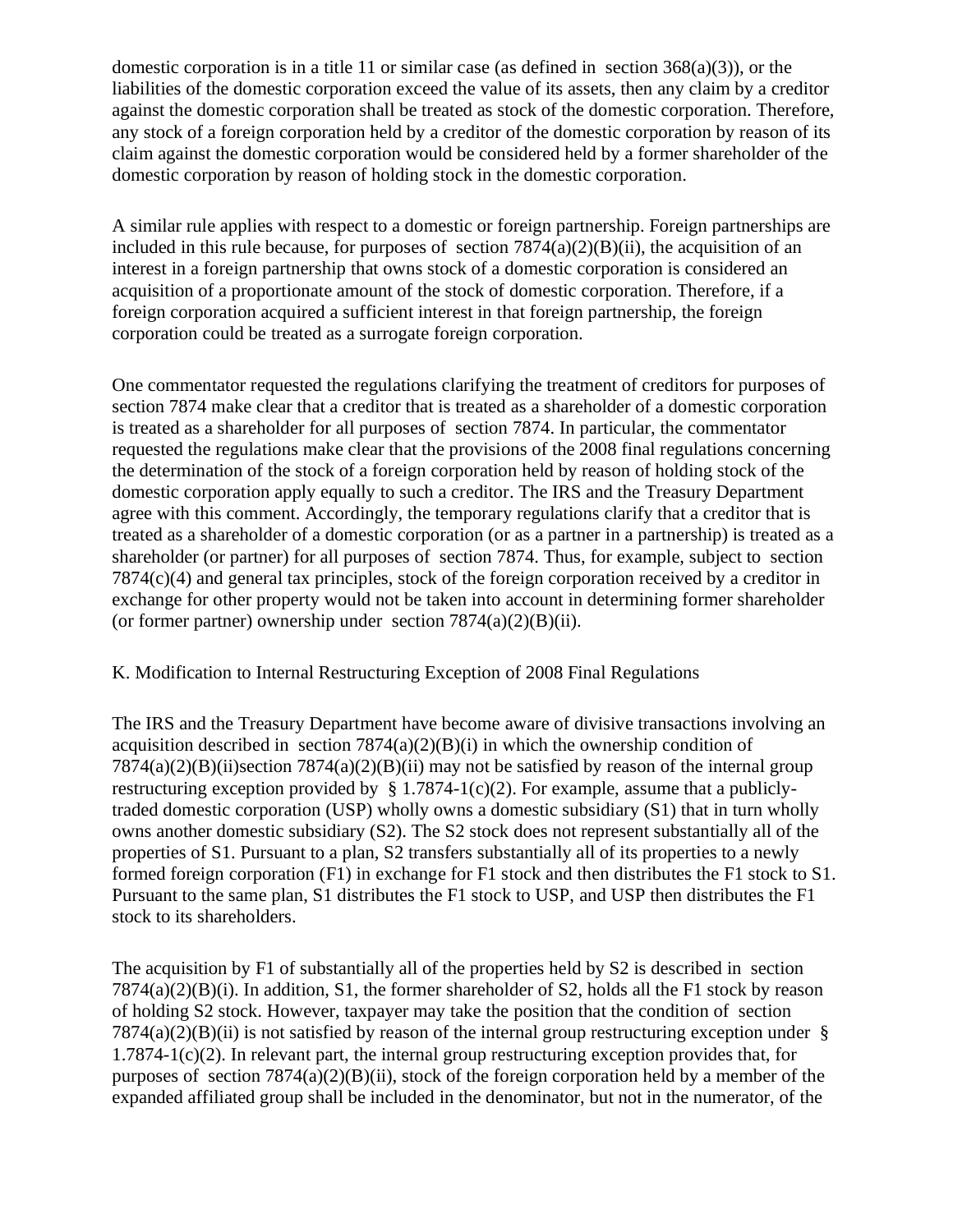ownership fraction, if: (i) Before the acquisition, at least 80 percent of the stock (by vote and value) of the domestic corporation was held directly or indirectly by the corporation that is the common parent of the expanded affiliated group after the acquisition; and (ii) after the acquisition, at least 80 percent of the stock (by vote and value) of the acquiring foreign corporation is held directly or indirectly by such common parent. Taxpayer may take the position that the internal restructuring exception applies because before the acquisition USP indirectly owned 100 percent of the stock of S2 and after the acquisition USP indirectly owned 100 percent of the stock of F1. Therefore, the F1 stock held by S1 would be included in the denominator but not the numerator of the ownership fraction, yielding zero percent former shareholder ownership and resulting in F1 not being treated as a surrogate foreign corporation.

The IRS and the Treasury Department believe it is inappropriate for the internal restructuring exception to apply to divisive transactions such as the one described above. Accordingly, the IRS and the Treasury Department will issue regulations that determine former shareholder ownership under section  $7874(a)(2)(B)(ii)$  when pursuant to the same plan (or a series of related transactions) that includes the acquisition described in section  $7874(a)(2)(B)(i)$ , all or part of the stock of the foreign corporation is transferred outside the expanded affiliated group that includes the foreign corporation after the acquisition. The regulations will provide that the internal group restructuring exception of  $\S 1.7874-1(c)(2)$  does not apply to such transactions and will also modify the application of the general rule of § 1.7874-1(b) to such transactions. The regulations may apply to acquisitions completed on or after June 9, 2009.

L. Effective/Applicability Dates

The temporary regulations included in this document generally apply to acquisitions completed on or after June 9, 2009. However, taxpayers may apply the temporary regulations to acquisitions completed prior to June 9, 2009, if the temporary regulations are applied consistently to all acquisitions completed prior to such date.

The temporary regulations include the modifications announced by Notice 2006-70 (2006-2 CB 252) to the effective date paragraph of § 1.7874-2T, as contained in 26 CFR part 1 revised as of April 1, 2009, for certain acquisitions initiated prior to December 28, 2005.

No inference is intended as to the applicability of other Code or regulatory provisions, or judicial doctrines, to any transactions described in this preamble.

These regulations will expire on or before June 8, 2012.

Effect on Other Documents

Notice 2006-70 (2006-2 CB 252) is obsolete as of June 9, 2009.

Special Analyses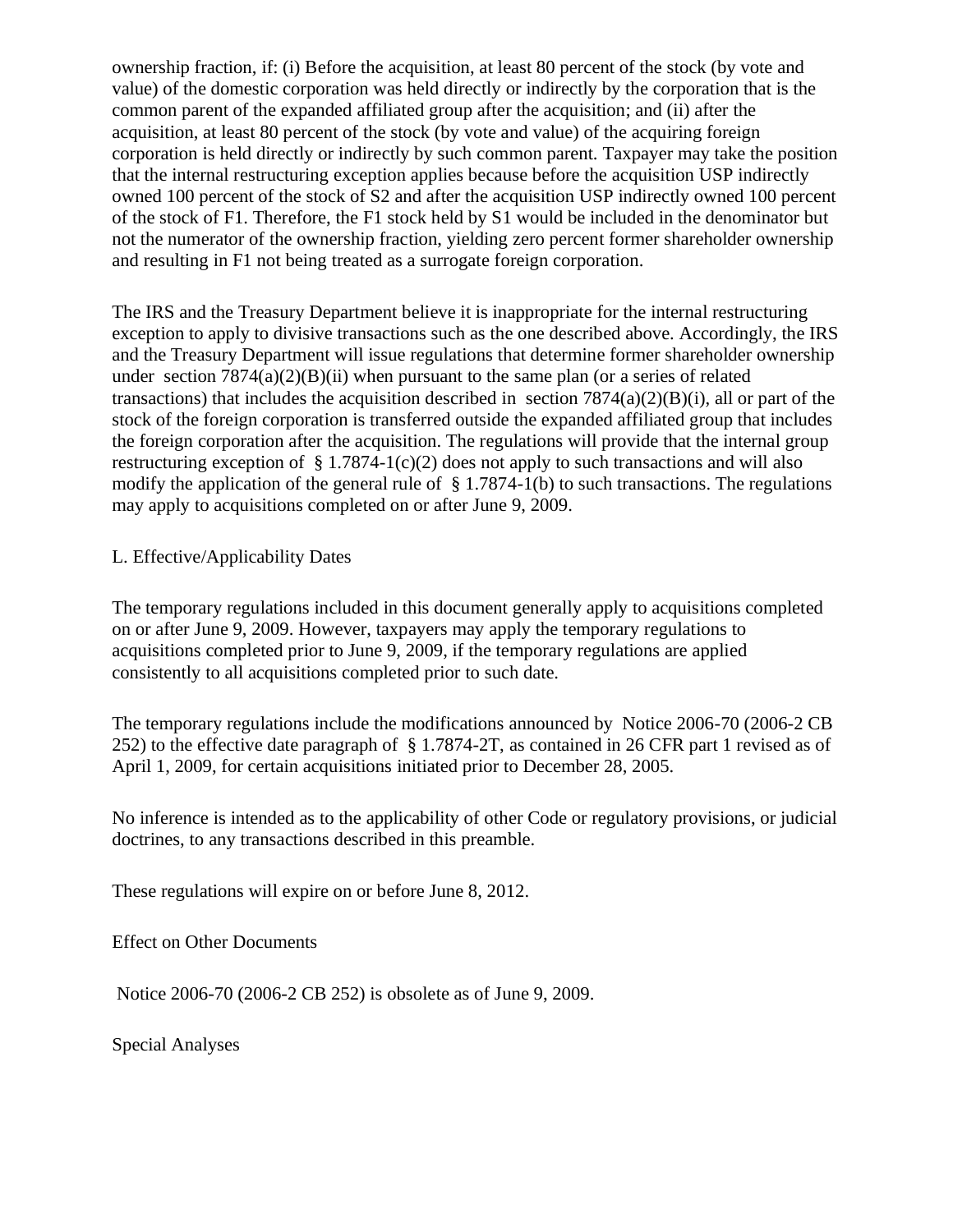It has been determined that this Treasury decision is not a significant regulatory action as defined in Executive Order 12866. Therefore, a regulatory assessment is not required. It has also been determined that section 553(b) of the Administrative Procedure Act (5 U.S.C. Chapter 5) does not apply to the temporary regulations.

The temporary regulations do not impose a collection of information. Pursuant to the Regulatory Flexibility Act (5 U.S.C. Chapter 6), it is also hereby certified that the temporary regulations will not have a significant economic impact on a substantial number of small entities. Accordingly, a regulatory flexibility analysis is not required. The complexity and cost of a transaction to which section 7874 may apply makes it unlikely that a substantial number of small entities will engage in such a transaction. In addition, the economic impact to any entities affected by section 7874 is derived from the application of the statute, and not from the temporary regulations. Pursuant to section 7805(f) of the Code, the notice of proposed rulemaking preceding these regulations has been submitted to the Chief Counsel for Advocacy of the Small Business Administration for comments on its impact on small business.

# Drafting Information

The principal author of the temporary regulations is S. James Hawes, Office of Associate Chief Counsel (International). However, other personnel from the IRS and the Treasury Department participated in their development.

List of Subjects in 26 CFR Part 1

Income taxes, Reporting and recordkeeping requirements.

Amendments to the Regulations

Accordingly, 26 CFR part 1 is amended as follows:

# PART 1-INCOME TAXES

• Paragraph 1. The authority citation for part 1 continues to read in part as follows:

Authority: 26 U.S.C. 7805

Section 1.7874-1T also issued under 26 U.S.C. 7874(g).

Section 1.7874-2T also issued under 26 U.S.C. 7874(c)(6) and (g).

• Par. 2. Section 1.7874-1(e) is revised to read as follows: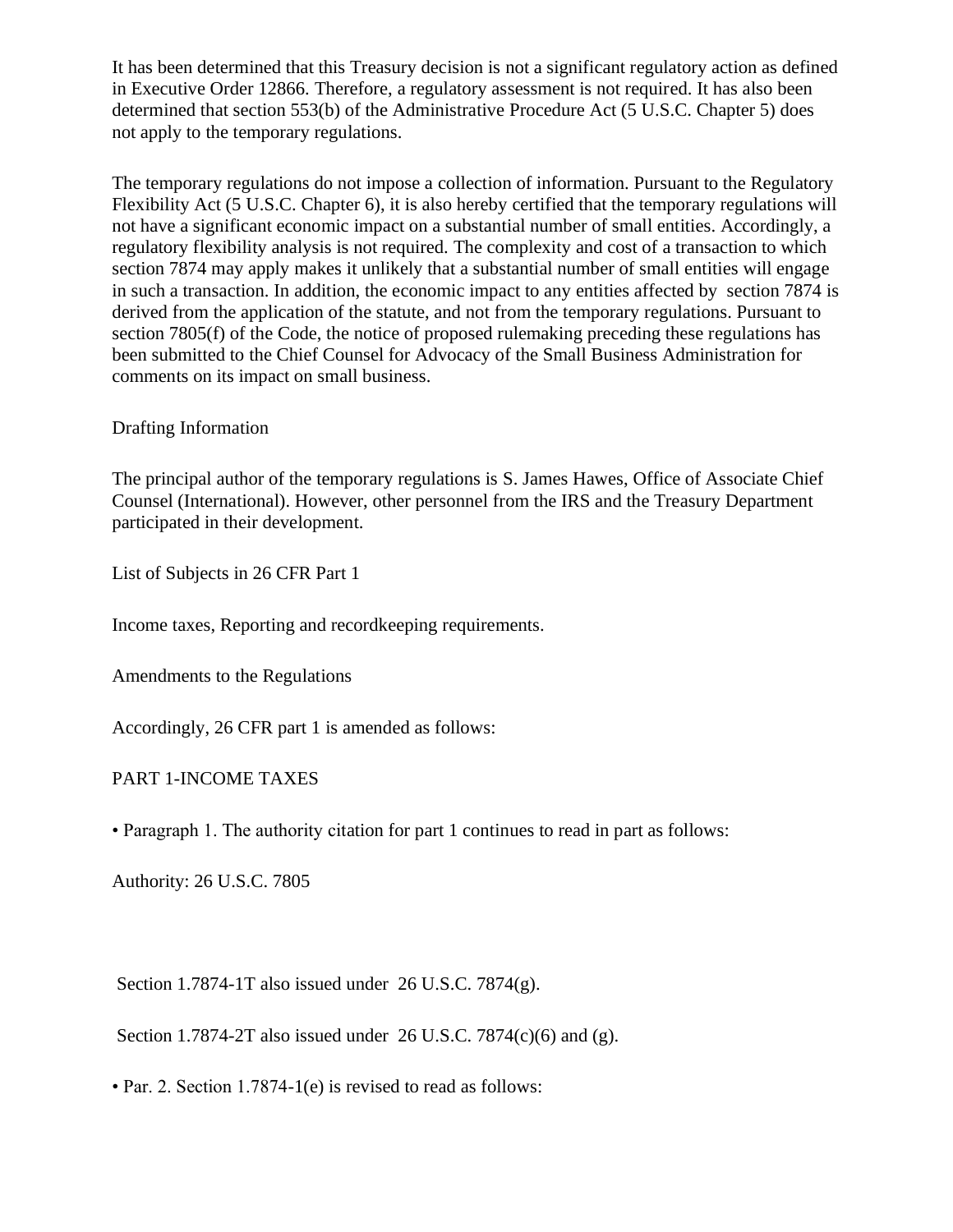§ 1.7874-1 Disregard of affiliate-owned stock.

(e) [Reserved]. For further guidance, see § 1.7874-1T(e).

• Par. 3. Section 1.7874-1T is added to read as follows:

§ 1.7874-1T Disregard of affiliate-owned stock (temporary).

(a) through (d) [Reserved]. For further guidance, see  $\S 1.7874-1$ (a) through (d).

(e) Stock held by a partnership. For purposes of this section, each partner in a partnership shall be treated as holding its proportionate share of stock held by the partnership, as determined under the rules and principles of sections 701 through 777.

(f) [Reserved]. For further guidance, see § 1.7874-1(f).

(g) Effective/applicability date. Paragraph (e) of this section shall apply to acquisitions completed on or after June 9, 2009. See

§ 1.7874-1(e), as contained in 26 CFR part 1 revised as of April 1, 2009, for transactions completed before June 9, 2009.

(h) Expiration date. The applicability of this section expires on or before June 8, 2012.

• Par. 4. Section 1.7874-2T is revised to read as follows:

§ 1.7874-2T Surrogate foreign corporation (temporary).

(a) Scope. This section provides rules for determining whether a foreign corporation shall be treated as a surrogate foreign corporation under section  $7874(a)(2)(B)$ . Paragraph (b) of this section provides definitions and special rules. Paragraph (c) of this section provides rules to determine whether a foreign corporation has indirectly acquired properties held by a domestic corporation (or of a partnership). Paragraph (d) of this section provides rules that apply when two or more foreign corporations complete, in the aggregate, an acquisition described in section 7874(a)(2)(B)(i). Paragraph (e) of this section provides rules that apply when a single foreign corporation completes more than one acquisition described in section  $7874(a)(2)(B)(i)$ . Paragraph (f) of this section provides rules to identify the stock of a foreign corporation that is held by reason of holding stock in a domestic corporation (or an interest in a domestic partnership). Paragraph (g) of this section provides rules concerning the substantial business activities condition of section  $7874(a)(2)(B)(iii)$ . Paragraph (h) of this section provides rules that treat certain publicly traded foreign partnerships as foreign corporations for purposes of section 7874. Paragraph (i) of this section is reserved. Paragraph (j) of this section provides rules concerning the treatment of certain options (or similar interests) for purposes of section 7874. Paragraph (k) of this section provides rules that treat certain interests (including debt, stock, or a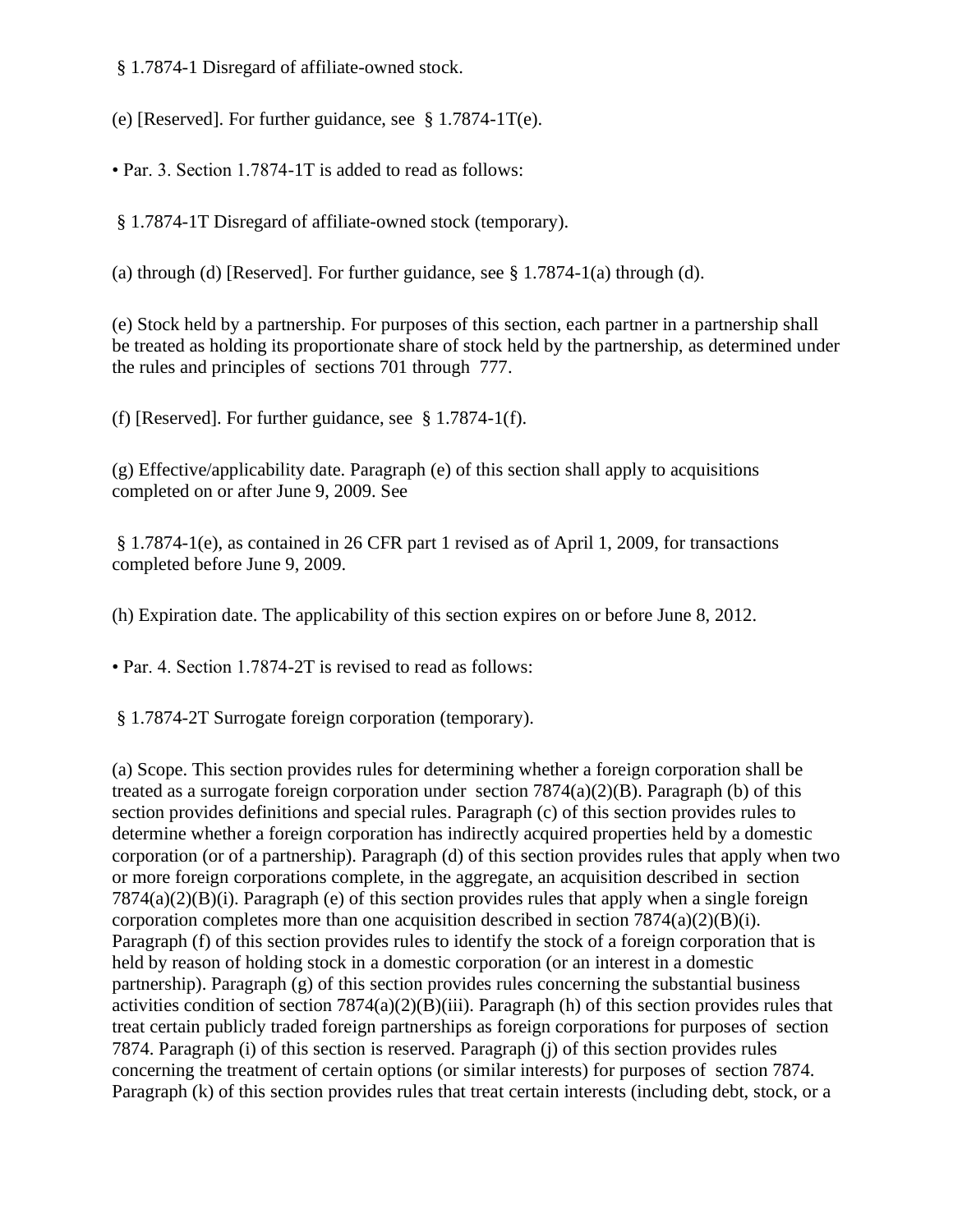partnership interest) as stock of a foreign corporation for purposes of section 7874. Paragraph (l) of this section is reserved. Paragraph (m) of this section provides rules concerning the conversion of a foreign corporation to a domestic corporation by reason of section 7874(b).

Paragraph (n) of this section provides examples that illustrate the rules of this section. Paragraph (o) of this section provides the effective/applicability dates of this section. Paragraph (p) of this section provides the expiration date of this section.

(b) Definitions and special rules. Except as otherwise indicated, the following definitions and special rules apply for purposes of this section.

(1) The rules of this section are subject to section  $7874(c)(4)$ .

(2) An interest in a partnership includes a capital or profits interest.

(3) A former shareholder of a domestic corporation is any person that held stock in the domestic corporation before the acquisition described in section 7874(a)(2)(B)(i), including any person that holds stock in the domestic corporation both before and after the acquisition.

(4) A former partner of a domestic partnership is any person that held an interest in the domestic partnership before the acquisition described in section 7874(a)(2)(B)(i), including any person that holds an interest in the domestic partnership both before and after the acquisition.

(5) References to properties held by a domestic corporation include properties held directly or indirectly by the domestic corporation.

(6) The rules and principles of sections 701 through 777 shall be applied for purposes of determining a proportionate amount (or share) of items of a partnership (such as stock, properties, activities and employees).

(7) Any reference to the acquisition of properties held by a domestic corporation (or of a partnership) includes a direct or indirect acquisition of such properties.

(8) In the case of an acquisition of stock of a domestic corporation or an interest in a partnership, the proportionate amount of properties held by the domestic corporation (or of the partnership) that is treated as indirectly acquired shall, as applicable, be determined on the date of the acquisition based on the relative value of-

(i) The stock acquired compared to all outstanding stock of the domestic corporation; or

(ii) The interest acquired compared to all interests in the partnership.

(9) The determination of whether a foreign corporation is a surrogate foreign corporation is made after the acquisition described in section  $7874(a)(2)(B)(i)$ . A foreign corporation that is treated as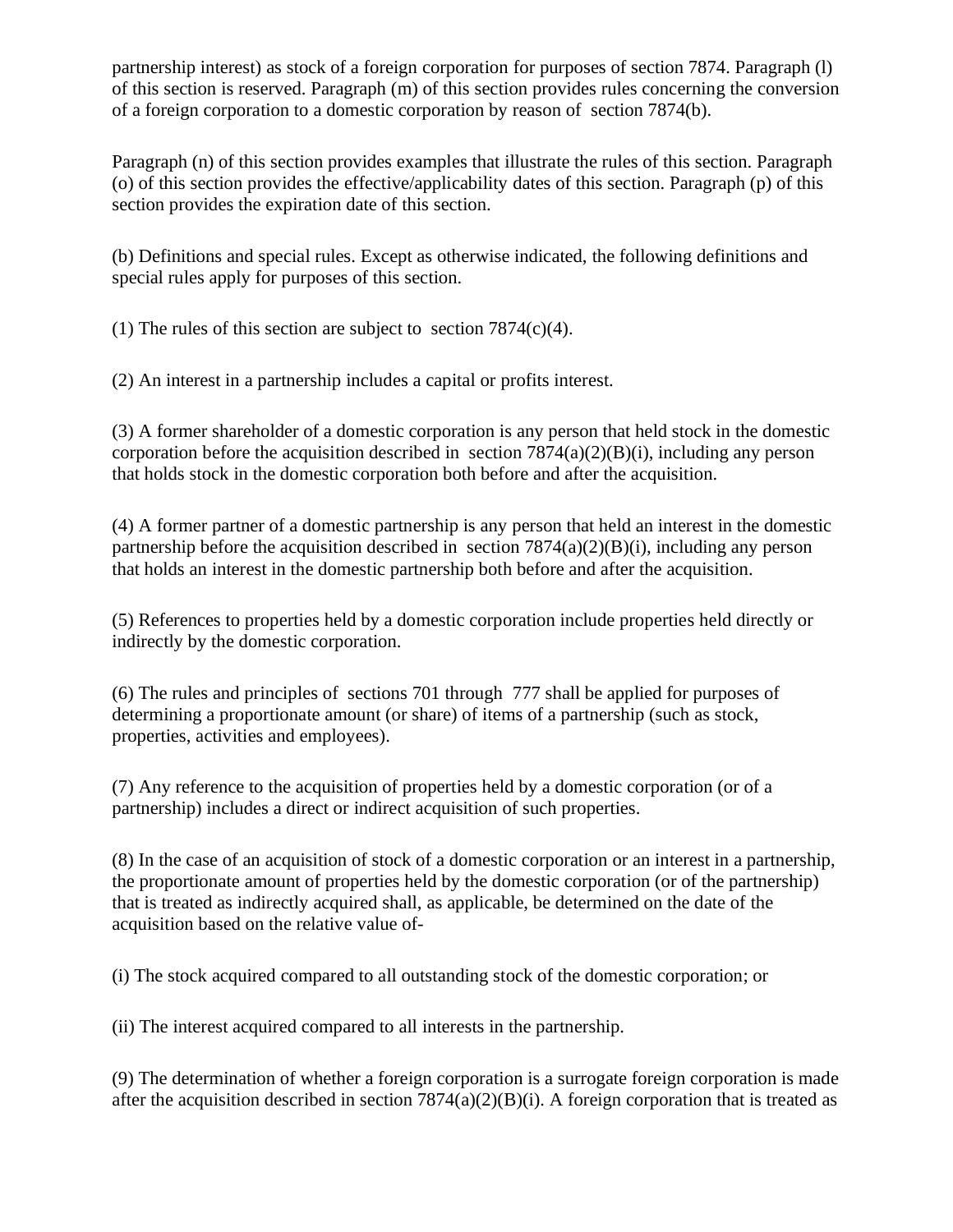a surrogate foreign corporation (including a surrogate foreign corporation treated as a domestic corporation described in section 7874(b)) shall continue to be treated as a surrogate foreign corporation (or a domestic corporation), even if the conditions of section  $7874(a)(2)(B)(ii)$  and (iii) are not satisfied at a later date.

(c) Acquisition of properties-

(1) Indirect acquisition of properties. For purposes of section  $7874(a)(2)(B)(i)$ , an indirect acquisition of properties held by a domestic corporation (or of a partnership) includes the acquisitions described in paragraphs  $(c)(1)(i)$  through (iv) of this section. An acquisition of less than all of the stock of a domestic corporation (or interests in a partnership) shall constitute an indirect acquisition of a proportionate amount of the properties held by the domestic corporation or of the partnership.

See paragraph (b)(8) of this section for rules determining the proportionate amount of properties indirectly acquired.

(i) An acquisition of stock of a domestic corporation. See Example 1 of paragraph (n) of this section for an illustration of the rules of this paragraph.

(ii) An acquisition of an interest in a partnership. See Example 2 of paragraph (n) of this section for an illustration of the rules of this paragraph.

(iii) An acquisition by a corporation (acquiring corporation) of properties held by a domestic corporation (or of a partnership) in exchange for stock of a foreign corporation (foreign issuing corporation) that is part of the expanded affiliated group that includes the acquiring corporation after the acquisition shall be treated as an acquisition by the foreign issuing corporation. See Example 3 of paragraph (n) of this section for an illustration of the rules of this paragraph.

(iv) An acquisition by a partnership (acquiring partnership) of properties held by a domestic corporation (or of a partnership) in exchange for stock of a foreign corporation that is part of the expanded affiliated group that would include the acquiring partnership after the acquisition (if the partnership were a corporation) shall be treated as an acquisition by the foreign issuing corporation.

(2) Acquisition of stock of foreign corporation. An acquisition of stock of a foreign corporation that owns directly or indirectly stock of a domestic corporation (or an interest in a partnership) shall not constitute an indirect acquisition of any properties held by the domestic corporation (or the partnership). See Example 4 of paragraph (n) of this section for an illustration of the rules of this paragraph.

(d) Acquisitions by multiple foreign corporations. If, pursuant to a plan (or a series of related transactions), two or more foreign corporations complete, in the aggregate, an acquisition described in section  $7874(a)(2)(B)(i)$ , then each foreign corporation shall be treated as completing the acquisition for purposes of determining whether such foreign corporation is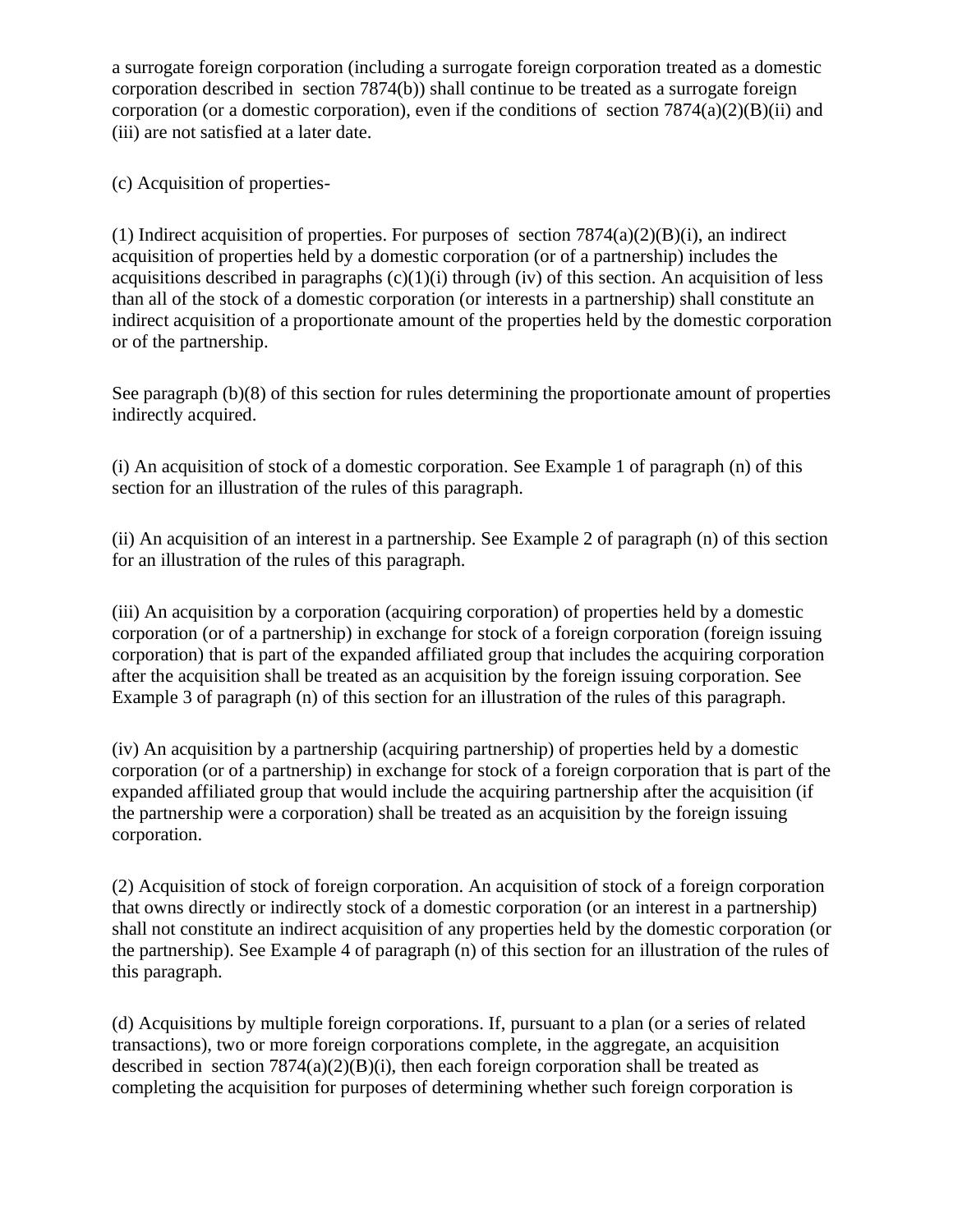treated as a surrogate foreign corporation. See Examples 5 and 6 of paragraph (n) of this section for illustrations of the rules of this paragraph.

(e) Acquisitions of multiple domestic entities. If, pursuant to a plan (or a series of related transactions), a foreign corporation completes two or more acquisitions described in section 7874(a)(2)(B)(i) involving domestic corporations and/or domestic partnerships (domestic entities), then, for purposes of section  $7874(a)(2)(B)(ii)$ , the acquisitions shall be treated as a single acquisition and the domestic entities shall be treated as a single domestic entity. If the transaction involves one or more domestic corporations and one or more domestic partnerships, the stock of the foreign corporation held by former shareholders and former partners by reason of holding stock or a partnership interest in the domestic entities shall be aggregated for purposes of determining whether the ownership condition of section  $7874(a)(2)(B)(ii)$  is satisfied. See

Example 7 of paragraph (n) of this section for an illustration of the rules of this paragraph.

(f) Stock held by reason of holding stock in a domestic corporation or an interest in a domestic partnership-(1) Specified transactions. For purposes of section  $7874(a)(2)(B)(ii)$ , stock of a foreign corporation that is held by reason of holding stock in a domestic corporation (or an interest in a domestic partnership) includes the stock described in paragraphs  $(f)(1)(i)$  through (iii) of this section.

(i) Stock of a foreign corporation received in exchange for, or with respect to, stock of a domestic corporation.

(ii) Stock of a foreign corporation received in exchange for, or with respect to, an interest in a domestic partnership.

(iii) To the extent that paragraph  $(f)(1)(ii)$  of this section does not apply, stock of a foreign corporation received by a domestic partnership in exchange for all or part of its properties. In such a case, each partner in the domestic partnership shall be treated as holding its proportionate share of the stock of the foreign corporation by reason of holding an interest in the domestic partnership.

(2) Transactions involving other property-

(i) Stock of a domestic corporation. If, pursuant to the same transaction, stock of a foreign corporation is received in exchange for, or with respect to, stock of a domestic corporation and other property, the stock of the foreign corporation that was received in exchange for, or with respect to, the stock of the domestic corporation shall be determined based on the relative value of the stock of the domestic corporation compared to the aggregate value of such stock and the other property.

(ii) Interest in a domestic partnership. If, pursuant to the same transaction, stock of a foreign corporation is received in exchange for, or with respect to, an interest in a domestic partnership and other property, the stock of the foreign corporation that was received in exchange for, or with respect to, the interest in the domestic partnership shall be determined based on the relative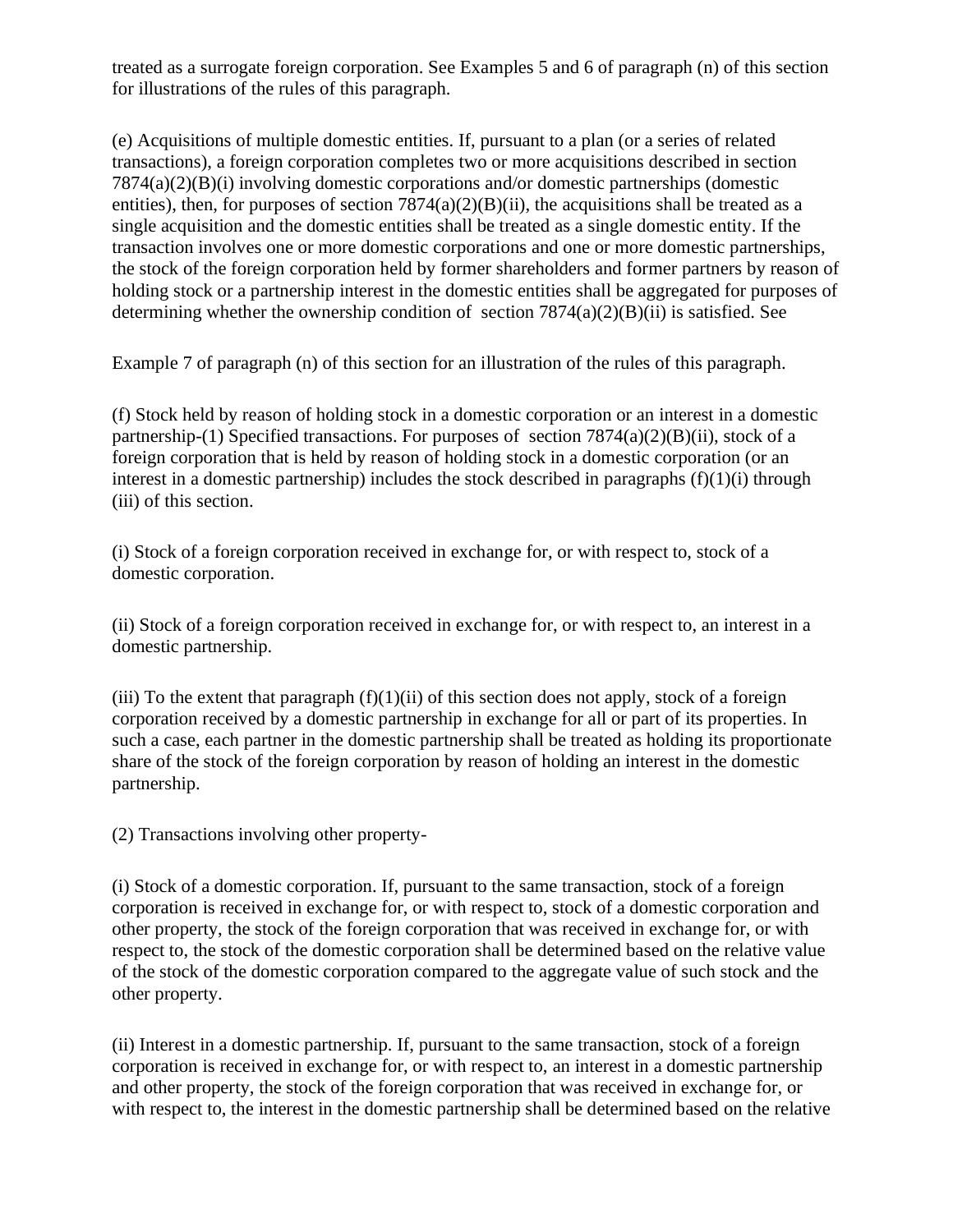value of the interest in the domestic partnership compared to the aggregate value of such interest and the other property.

(3) See Examples 8 through 10 of paragraph (n) of this section for illustrations of the rules of this paragraph (f).

(g) Substantial business activities-

(1) General rule. The determination of whether, after the acquisition, the expanded affiliated group that includes the foreign corporation has substantial business activities in the foreign country in which, or under the law of which, the foreign corporation is created or organized when compared to the total business activities of the expanded affiliated group, is (subject to paragraph  $(g)(5)$  of this section) based on all facts and circumstances.

(2) Threshold of business activities. The determination of whether the expanded affiliated group has sufficient business activities in a foreign country is not solely based on the absolute amount of business activities in the foreign country. Rather the determination is based on a comparison of the amount of business activities in the foreign country to the total business activities of the expanded affiliated group. The determination must take into account the total business activities of the expanded affiliated group, including the relevant items identified in paragraph (g)(3) of this section. Thus, it is possible for the business activities of one expanded affiliated group in a particular country to be substantial when compared to the total business activities of such expanded affiliated group, but for identical business activities of another expanded affiliated group in the same country not to be substantial when compared to the total business activities of that other expanded affiliated group. This may result, for example, because the total business activities of the second expanded affiliated group are more extensive than that of the first expanded affiliated group.

(3) Items to be considered. Except as provided in paragraph  $(g)(5)$  of this section, relevant items to be considered for determining whether, after the acquisition, the expanded affiliated group has substantial business activities in a foreign country when compared to the total business activities of the expanded affiliated group include the items identified in paragraphs  $(g)(3)(i)$  through  $(v)$ of this section. The presence or absence of any item, or set of items, is not determinative and the weight given to any item, or set of items, depends on the facts and circumstances.

(i) The historical conduct of continuous business activities in the foreign country by the expanded affiliated group.

(ii) The conduct of continuous business activities in the foreign country by the expanded affiliated group in the ordinary course of one or more active trades or businesses, involving-

(A) Property located in the foreign country that is owned by members of the expanded affiliated group;

(B) The performance of services in the foreign country by employees of the expanded affiliated group; and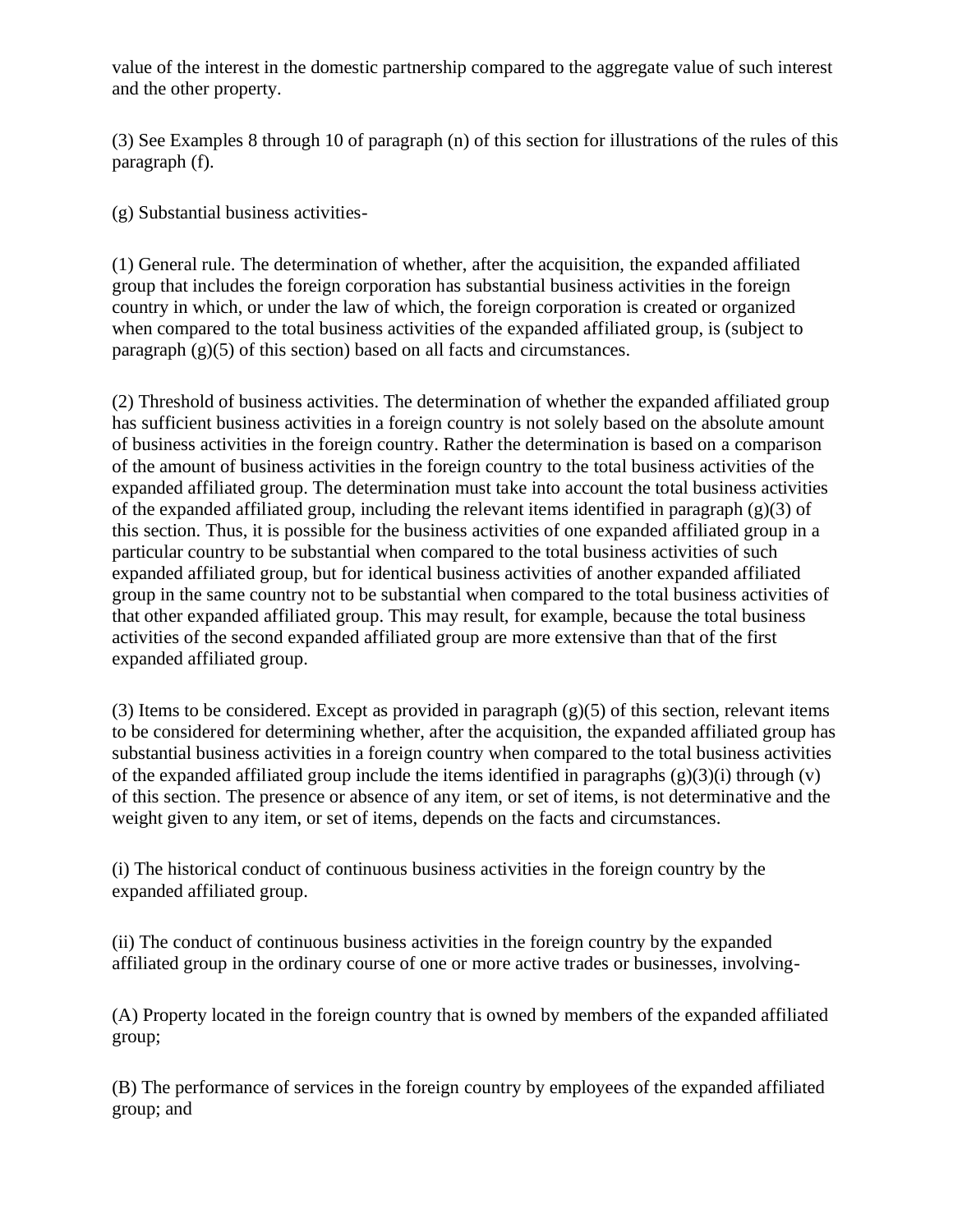(C) Sales of goods to customers.

(iii) The performance in the foreign country of substantial managerial activities by officers and employees of the expanded affiliated group who are based in the foreign country.

(iv) A substantial degree of ownership of the expanded affiliated group by investors resident in the foreign country.

(v) Business activities in the foreign country that are material to the achievement of the overall business objectives of the expanded affiliated group.

(4) Attribution from a partnership. For purposes of this paragraph (g), a member of the expanded affiliated group that holds at least a 10 percent capital and profits interest in a partnership shall take into account its proportionate share of all the items of the partnership, including business activities, employees, assets, income and sales. See paragraph (b)(6) of this section for determining a partner's proportionate share of the items of a partnership.

(5) Items not to be considered. The following items shall not be taken into account in determining whether, after the acquisition, the expanded affiliated group has substantial business activities in a foreign country when compared to the total business activities of the expanded affiliated group.

(i) Any business activities or income attributable to properties or liabilities the transfer of which is disregarded under section

7874(c)(4).

(ii) Any assets, business activities, or employees located in a foreign country at any time as part of a plan with a principal purpose of avoiding the purposes of section 7874.

(iii) Any assets, business activities, or employees located in the foreign country in which, or under the law of which, the foreign corporation is created or organized if such assets, business activities or employees are transferred to another country pursuant to a plan that existed at the time of the acquisition described in section  $7874(a)(2)(B)(i)$ .

(h) Publicly traded foreign partnerships-

(1) Treatment as a foreign corporation. For purposes of section 7874, a publicly traded foreign partnership described in paragraph (h)(2) of this section shall be treated as a foreign corporation that is organized in the foreign country in which, or under the law of which, the publicly traded foreign partnership was created or organized, and interests in the publicly traded foreign partnership shall be treated as stock of the foreign corporation. For purposes of determining whether the foreign corporation shall be treated as a surrogate foreign corporation, a deemed acquisition of assets and liabilities by reason of § 1.708-1(b)(4) shall not constitute an acquisition described in section  $7874(a)(2)(B)(i)$ .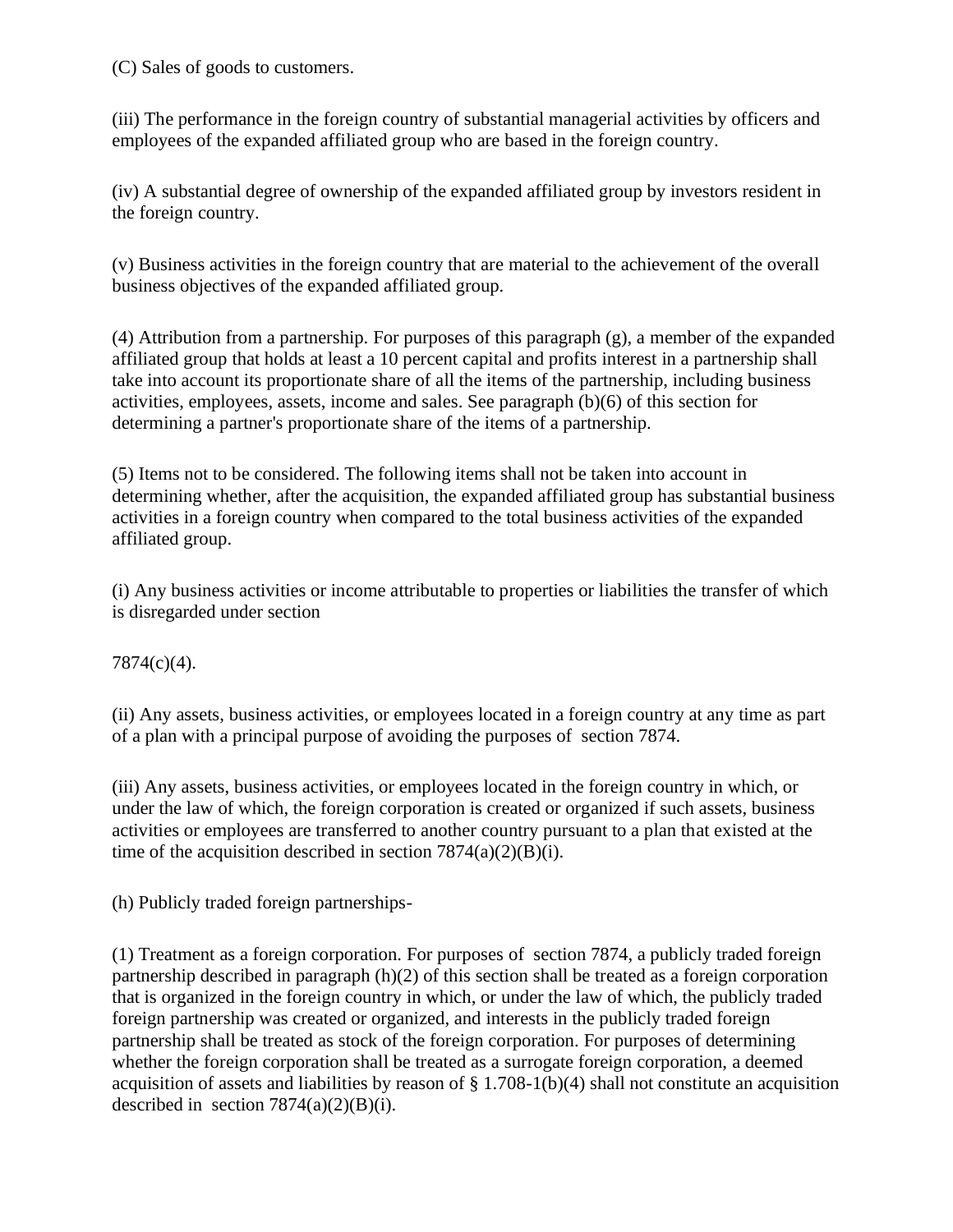(2) Publicly traded foreign partnership. A publicly traded foreign partnership described in this paragraph (h)(2) is any foreign partnership that would, but for section 7704(c), be treated as a corporation under section 7704(a):

(i) At the time of the acquisition described in section  $7874(a)(2)(B)(i)$ ; or

(ii) At any time after the acquisition pursuant to a plan that existed at the time of the acquisition. For this purpose, a plan shall be deemed to exist at the time of the acquisition if the foreign partnership would, but for section 7704(c), be treated as a corporation under section 7704(a) at any time during the two-year period following the completion of the acquisition.

(3) Surrogate foreign corporation to which section 7874(b) applies.

If paragraph (h)(1) of this section applies to a publicly traded foreign partnership and the foreign corporation is a surrogate foreign corporation to which section 7874(b) applies, the publicly traded foreign partnership shall be treated as a domestic corporation for purposes of the Internal Revenue Code (Code). See paragraph (h)(6) of this section for the timing and treatment of the conversion of the publicly traded foreign partnership to a domestic corporation. See

Example 11 of paragraph (n) of this section for an illustration of the rules of this paragraph.

(4) Surrogate foreign corporation to which section 7874(b) does not apply. If paragraph (h)(1) of this section applies to a publicly traded foreign partnership and the foreign corporation is a surrogate foreign corporation to which section 7874(b) does not apply, the publicly traded foreign partnership shall continue to be treated as a foreign partnership for purposes of the Code, but section  $7874(a)(1)$  shall apply to any expatriated entity (as defined in section 7874(a)(2)(A)).

See Example 13 of paragraph (n) of this section for an illustration of the rules of this paragraph.

(5) Foreign corporation not treated as a surrogate foreign corporation. If paragraph  $(h)(1)$  of this section applies to a publicly traded foreign partnership and the foreign corporation is not treated as a surrogate foreign corporation, the status of the publicly traded foreign partnership as a foreign partnership shall not be affected by section 7874. See Example 12 of paragraph (n) of this section for an illustration of the rules of this paragraph.

(6) Conversion to a domestic corporation. Except for purposes of determining whether the publicly traded foreign partnership is a surrogate foreign corporation, if paragraph (h)(1) of this section applies to a publicly traded foreign partnership and the foreign corporation is a surrogate foreign corporation to which section 7874(b) applies, then immediately before the first date properties are acquired as part of the acquisition described in section  $7874(a)(2)(B)(i)$  the publicly traded foreign partnership shall be treated as transferring all of its assets and liabilities to a newly formed domestic corporation in exchange solely for stock of the domestic corporation, and then distributing such stock to its partners in proportion to their partnership interests in liquidation of the partnership. The treatment of the transfer of assets and liabilities to the domestic corporation and the distribution of the stock of the domestic corporation to the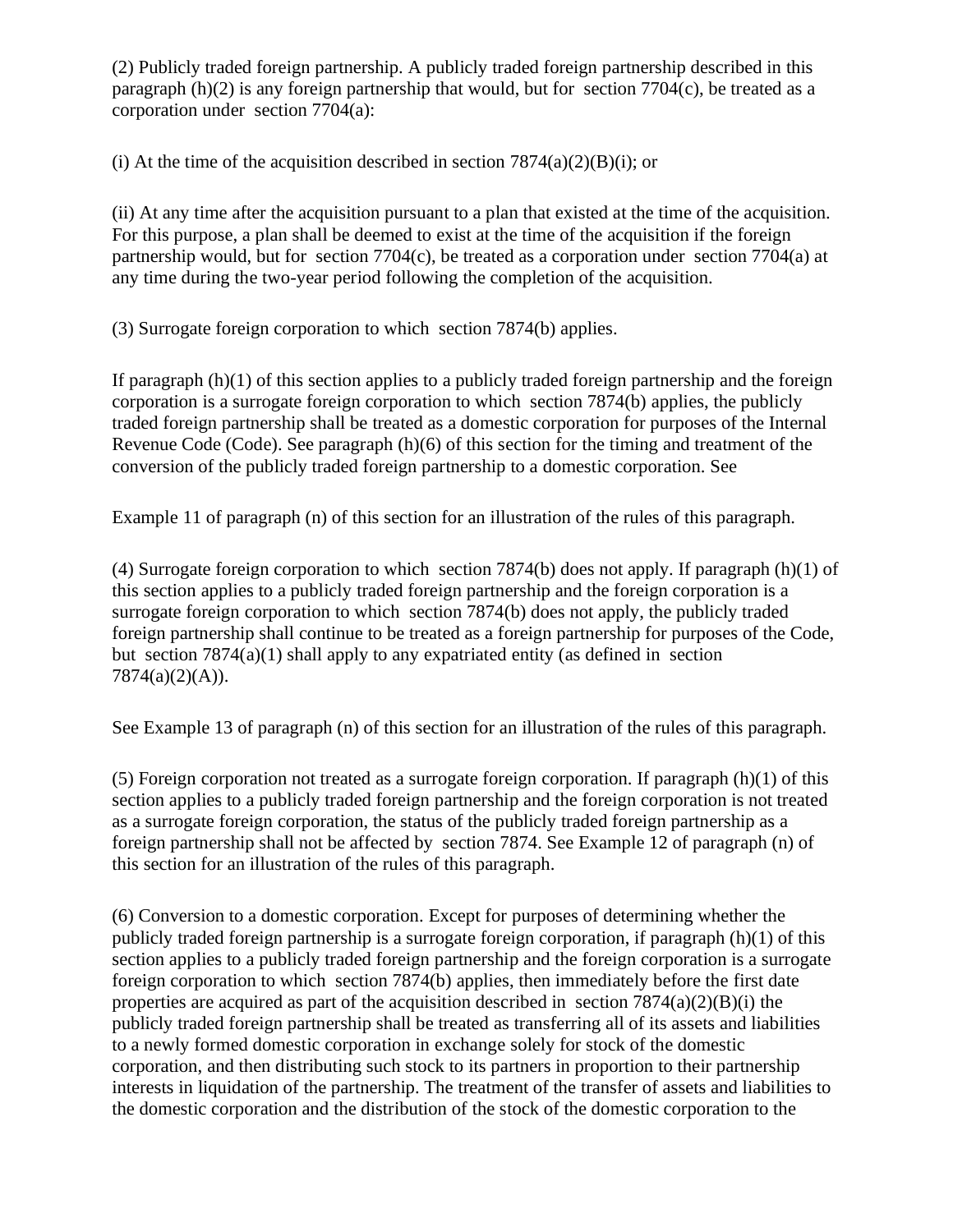partners in liquidation of the partnership shall be determined under all relevant provisions of the Code and general tax principles.

(i) [Reserved].

(j) Options and similar interests-

(1) Domestic corporation (or partnership). Except to the extent provided in this paragraph (j), for purposes of section 7874, an option (or similar interest) with respect to a domestic corporation (or a partnership, domestic or foreign) shall be treated as stock of the domestic corporation (or an interest in the partnership) with a value equal to the holder's claim on the equity of the domestic corporation (or partnership) immediately before the acquisition described in section 7874(a)(2)(B)(i). For this purpose, the equity of the domestic corporation (or partnership) shall not include the amount of any property the holder of the option (or similar interest) would be required to provide to the domestic corporation (or partnership) under the terms of the option (or similar interest) if such option (or similar interest) were exercised. See Example 16 of paragraph (n) of this section for an illustration of the rules of this paragraph.

(2) Foreign corporation-

(i) General rule. Except to the extent provided in this paragraph (j), for purposes of section 7874 an option (or similar interest) with respect to a foreign corporation shall be treated as stock of the foreign corporation with a value equal to the holder's claim on the equity of the foreign corporation after the acquisition described in section  $7874(a)(2)(B)(i)$ . For this purpose, the equity of the foreign corporation shall not include the amount of any property the holder of the option (or similar interest) would be required to provide to the foreign corporation under the terms of the option (or similar interest) if such option (or similar interest) were exercised. See Examples 14 through 16 of paragraph (n) of this section for illustrations of the rules of this paragraph  $(j)(2)(i)$ .

(ii) Certain options (or similar interests) disregarded. Paragraph  $(i)(2)(i)$  of this section shall not apply to an option (or similar interest) if a principal purpose of the issuance or acquisition of the option (or similar interest) is to avoid the foreign corporation being treated as a surrogate foreign corporation.

(3) Similar interest. For purposes of this paragraph (j), an interest similar to an option (a similar interest) includes, but is not limited to, a warrant, a convertible debt instrument, an instrument other than debt that is convertible into stock or a partnership interest, a put, stock or a partnership interest subject to risk of forfeiture, a contract to acquire or sell stock or a partnership interest, and an exchangeable share or exchangeable partnership interest.

(4) Multiple claims on equity. Paragraphs  $(j)(1)$  and  $(j)(2)(i)$  of this section shall not apply to an option (or similar interest) to the extent treating the option (or similar interest) as stock of a corporation (or interest in a partnership) would duplicate a shareholder's (or partner's) claim on the equity of the corporation (or partnership) by reason of holding stock in the corporation (or an interest in the partnership). However, except to the extent otherwise provided in section 7874, in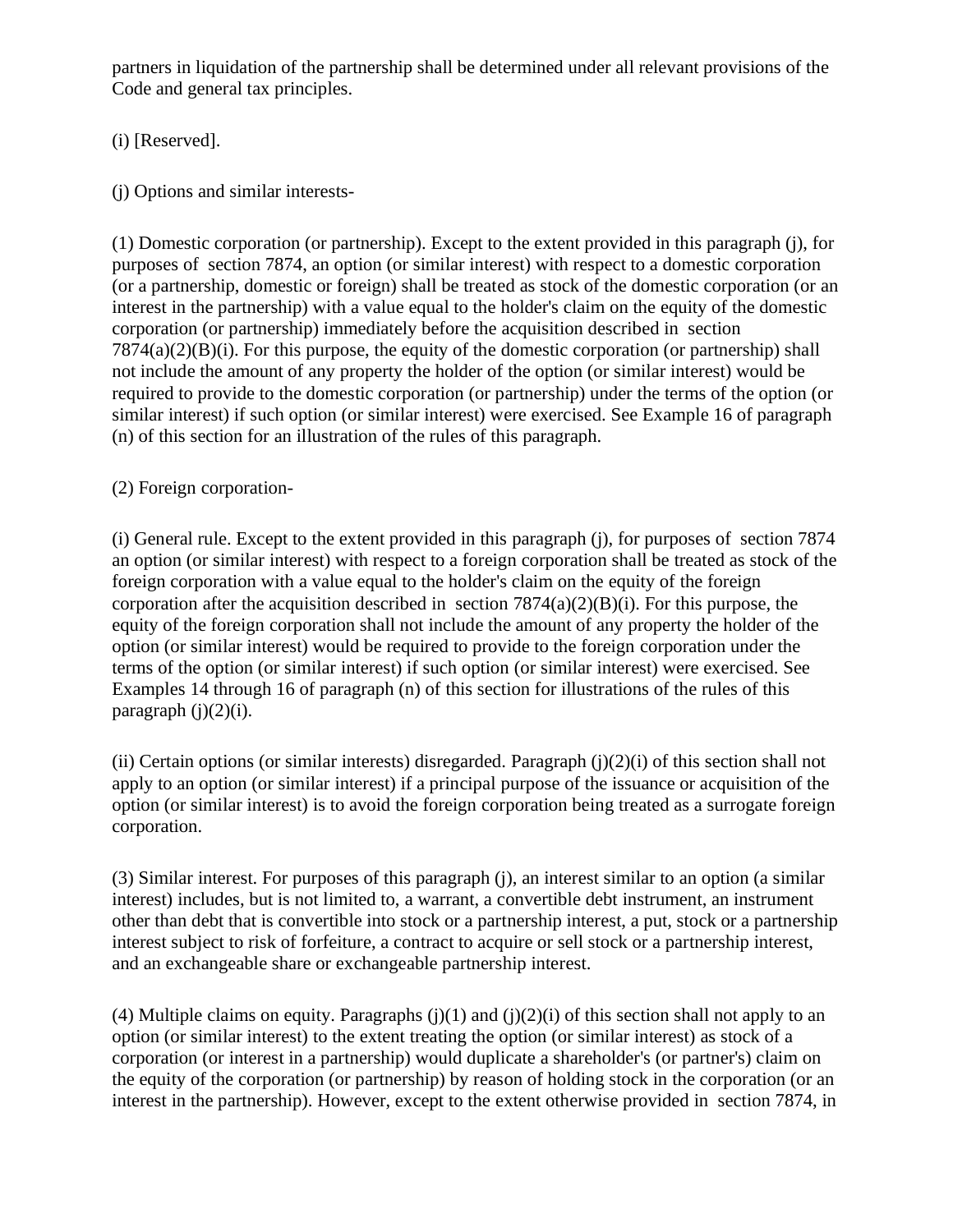all cases stock of a corporation held by a shareholder or an interest in a partnership held by a partner (without regard to this paragraph (j)) shall be taken into account for purposes of section 7874. See Example 15 of paragraph (n) of this section for an illustration of the rules of this paragraph  $(i)(4)$ .

(k) Interests treated as stock of a foreign corporation-

(1) Stock or other interests. If the conditions of paragraphs  $(k)(1)(i)$  and (ii) of this section are satisfied, then, for purposes of section 7874, any interest (including stock or a partnership interest) that is not otherwise treated as stock of a foreign corporation (including under paragraph (j)(2)(i) of this section) shall be treated as stock of the foreign corporation. See Examples 17 and 18 of paragraph (n) of this section for illustrations of the rules of this paragraph (k)(1).

(i) The interest provides the holder distribution rights that are substantially similar in all material respects to the distribution rights provided by stock in the foreign corporation. For this purpose, distribution rights include rights to dividends (or partnership distributions), distributions in redemption of the interest (in whole or in part), distributions in liquidation, or other similar distributions that represent a return on, or of, the holder's investment in the interest.

(ii) Treating the interest as stock of the foreign corporation has the effect of treating the foreign corporation as a surrogate foreign corporation.

(2) Creditor claims-

(i) Domestic corporation. For purposes of section 7874, if, immediately prior to the first date properties are acquired as part of an acquisition described in section  $7874(a)(2)(B)(i)$ , a domestic corporation is in a title 11 or similar case (as defined in section  $368(a)(3)$ ), or the liabilities of the domestic corporation exceed the value of its assets, then each creditor of the domestic corporation shall be treated as a shareholder of the domestic corporation and any claim of the creditor against the domestic corporation shall be treated as stock of the domestic corporation. See

Example 19 of paragraph (n) of this section for an illustration of the rules of this paragraph  $(k)(2)(i)$ .

(ii) Domestic or foreign partnership. For purposes of section 7874, if, immediately prior to the first date properties are acquired as part of an acquisition described in section 7874(a)(2)(B)(i), a partnership (foreign or domestic) is in a title 11 or similar case (as defined in section 368(a)(3)), or the liabilities of the partnership exceed the value of its assets, then each creditor of the partnership shall be treated as a partner in the partnership and any claim of the creditor against the partnership shall be treated as an interest in the partnership.

(iii) Treatment of creditor as shareholder or partner. A creditor that is treated as a shareholder or partner under paragraph  $(k)(2)(i)$  or (ii) of this section shall be treated as a shareholder or partner for all purposes of section 7874. See, for example, § 1.7874-1(c) and paragraph (f) of this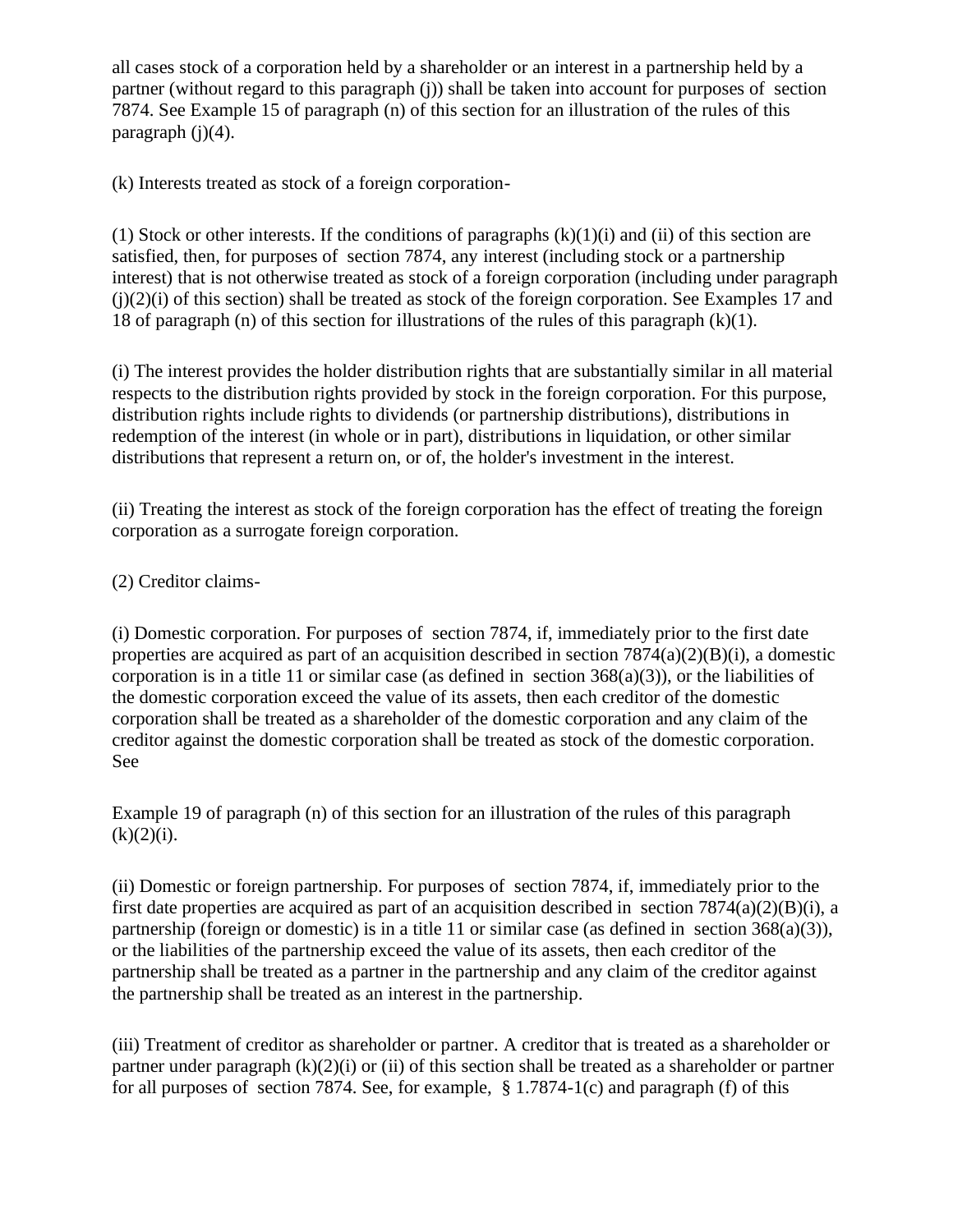section. See Example 19 of paragraph (n) of this section for an illustration of the rules of this paragraph  $(k)(2)(iii)$ .

(l) [Reserved].

(m) Application of section 7874(b)-

(1) Conversion to a domestic corporation. Except for purposes of determining whether a foreign corporation is treated as a surrogate foreign corporation, the conversion of a foreign corporation to a domestic corporation by reason of section 7874(b) shall constitute a reorganization described in section  $368(a)(1)(F)$  that occurs immediately before the first date properties are acquired as part of the acquisition described in section 7874(a)(2)(B)(i). See, for example, § § 1.367(b)-2 and 1.367(b)-3 for certain consequences of the reorganization. The treatment of all other aspects of the conversion shall be determined under the relevant provisions of the Code and general tax principles. See Example 20 of paragraph (n) of this section for an illustration of the rules of this paragraph (m)(1).

(2) Entity classification. A foreign corporation that is treated as a domestic corporation under section 7874(b) is not an eligible entity as defined in § 301.7701-3(a) of this chapter and therefore may not elect to be treated as other than an association for Federal tax purposes.

(3) Application of section 367. If a foreign corporation is treated as a domestic corporation under section 7874(b), section 367 shall not apply to any transfer of property by a United States person to such foreign corporation as part of the acquisition described in section 7874(a)(2)(B)(i). However, section 367 shall apply to the conversion of the foreign corporation to a domestic corporation. See paragraph (m)(1) of this section. See Example 20 of paragraph (n) of this section for an illustration of the rules of this paragraph (m)(3).

(n) Examples-

(1) Assumed facts. Except as otherwise stated, assume the following for purposes of the examples included in paragraph (n)(2) of this section.

(i) DC1 and DC2 are domestic corporations.

(ii) FA, FP, F1, F2, F3, and F4 are foreign corporations organized in Country A.

- (iii) DPS is a domestic partnership that conducts a trade or business.
- (iv) FPS is a foreign partnership that is not publicly traded.
- (v) A, B, and C are unrelated individuals.
- (vi) Each entity has a single class of equity outstanding and is unrelated to all other entities.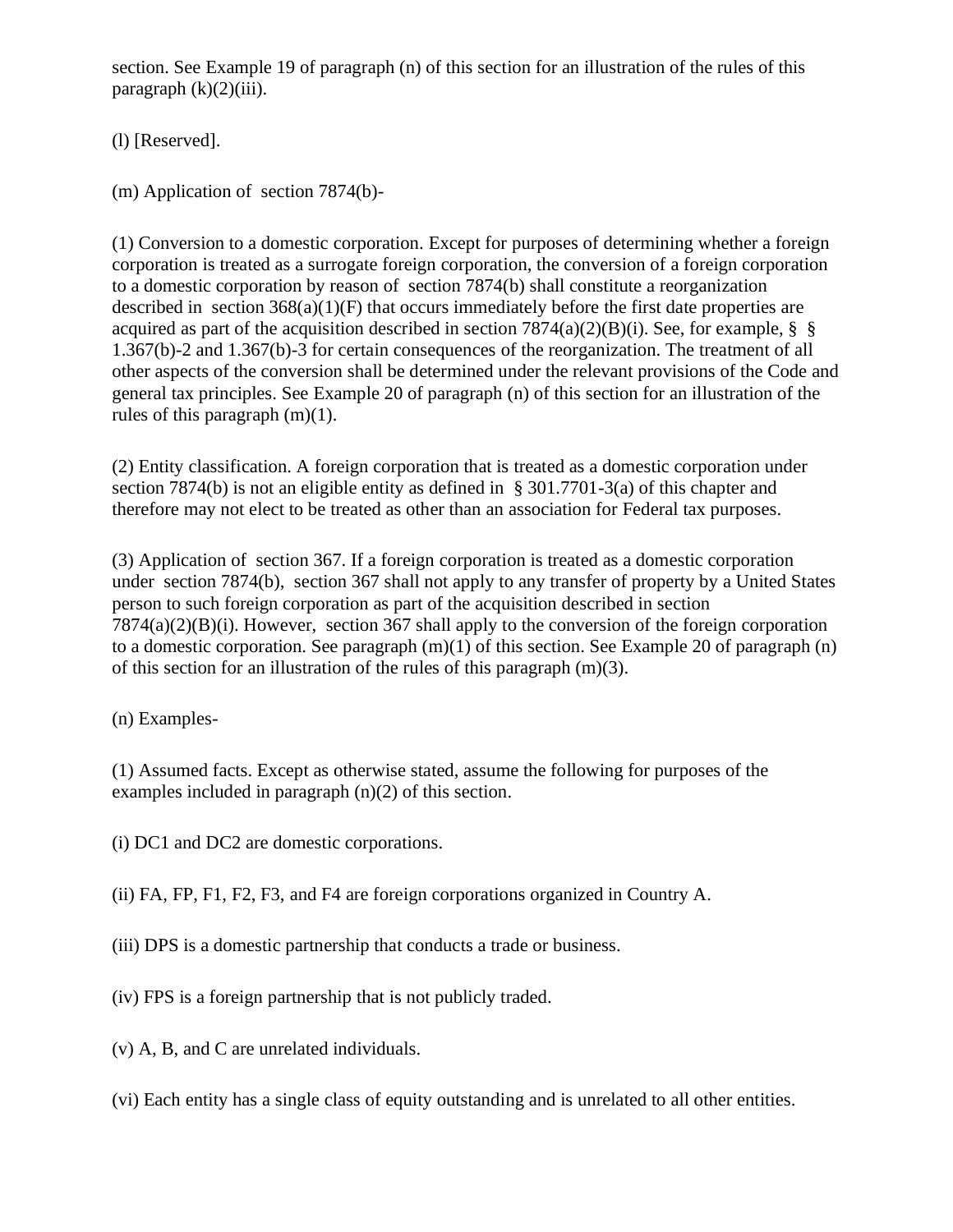(vii) All transactions are completed pursuant to a plan.

(viii) All acquisitions of properties are completed after March 4,

2003.

(ix) Neither section  $7874(c)(4)$  nor paragraph (j)(2)(ii) of this section applies.

(2) Examples. The following examples illustrate the rules of this section.

Example 1. Acquisition of stock of a domestic corporation. (i) Facts. FA acquires 25 percent of the outstanding stock of DC1.

(ii) Analysis. Under paragraph  $(c)(1)(i)$  of this section, for purposes of section 7874(a)(2)(B)(i) FA is treated as acquiring 25 percent of the properties held by DC1 on the date of the stock acquisition.

Example 2. Acquisition of a partnership interest. (i) Facts. DPS wholly owns DC1. FA acquires a 40 percent interest in DPS.

(ii) Analysis. Under paragraph  $(c)(1)(ii)$  of this section, for purposes of section 7874(a)(2)(B)(i) FA is treated as acquiring 40 percent of the DC1 stock held by DPS on the date of the acquisition of the partnership interest. Further, under paragraph  $(c)(1)(i)$  of this section, for purposes of section  $7874(a)(2)(B)(i)$  FA is treated as acquiring 40 percent of the properties held by DC1 on the date of the acquisition of the partnership interest.

Example 3. Acquisition of stock by a subsidiary. (i) Facts. FP wholly owns FA. FA acquires all the outstanding stock of DC1 in exchange solely for FP stock. FP and FA are members of the same expanded affiliated group after the acquisition.

(ii) Analysis. Under paragraph  $(c)(1)(i)$  of this section, for purposes of section 7874(a)(2)(B)(i) FA is treated as acquiring 100 percent of the properties held by DC1 on the date of the stock acquisition. Further, under paragraph  $(c)(1)(iii)$  of this section, for purposes of section 7874(a)(2)(B)(i) FP is also treated as acquiring 100 percent of the properties held by DC1 on the date of the stock acquisition. The result would be the same if instead FA had directly acquired all the properties held by DC1 in exchange for FP stock.

Example 4. Acquisition of stock of a foreign corporation. (i) Facts. FP wholly owns DC1. FA acquires all of the outstanding stock of FP.

(ii) Analysis. Under paragraph (c)(2) of this section, for purposes of section  $7874(a)(2)(B)(i)$  FA is not treated as acquiring any properties held by DC1 on the date of the acquisition of the FP stock.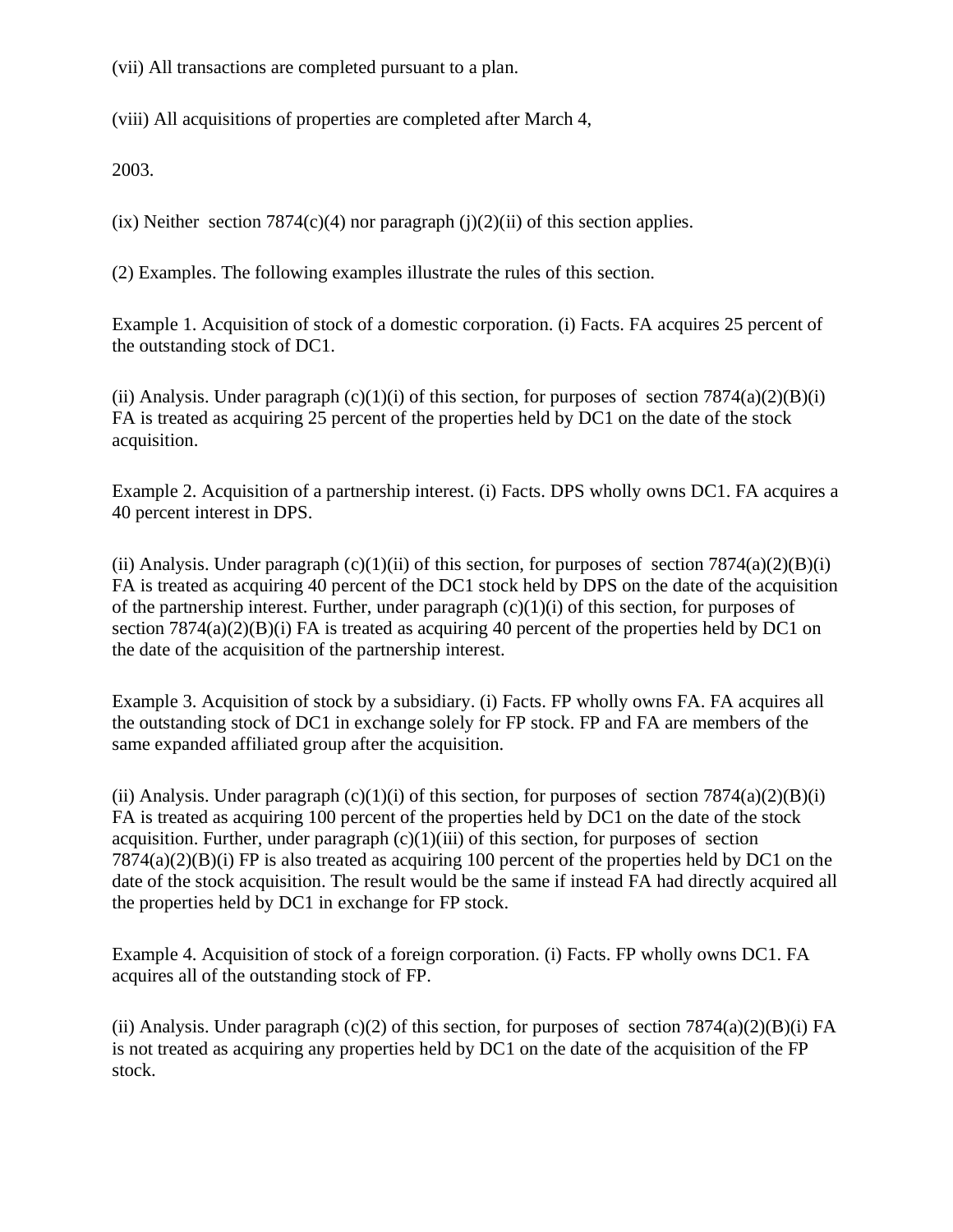Example 5. Acquisition of stock by multiple foreign corporations. (i) Facts. Pursuant to the same plan, the shareholders of DC1 transfer all of their DC1 stock equally to F1, F2, F3, and F4 in exchange solely for stock of each foreign corporation.

(ii) Analysis. Under paragraph  $(c)(1)(i)$  of this section, in the aggregate F1, F2, F3 and F4 are treated as acquiring substantially all of the properties held by DC1. Because the acquisition was pursuant to the same plan, under paragraph (d) of this section, F1, F2, F3, and F4 are each treated as acquiring substantially all of the properties held by DC1 for purposes of determining whether each foreign corporation shall be treated as a surrogate foreign corporation.

Example 6. Acquisition of assets by multiple foreign corporations. (i) Facts. Individual A wholly owns DC1. DC1 forms F1, F2, F3, and F4, and transfers an equal portion of its properties to each corporation in exchange solely for stock of the corporation.

Pursuant to the same plan DC1 then distributes the stock of each foreign corporation to individual A.

(ii) Analysis. Because pursuant to the same plan F1, F2, F3 and

F4 acquired, in the aggregate, substantially all of the properties held by DC1, under paragraph (d) of this section, F1, F2, F3, and F4 are each treated as acquiring substantially all of the properties held by DC1 for purposes of determining whether each foreign corporation shall be treated as a surrogate foreign corporation.

Example 7. Acquisition of multiple domestic corporations. (i)

Facts. Individual A wholly owns DC1, and individual B wholly owns DC2. Pursuant to the same plan, A and B transfer all of their DC1 stock and DC2 stock to FA, a newly formed corporation, in exchange solely for all 100 shares of FA stock outstanding.

(ii) Analysis. Under paragraph  $(c)(1)(i)$  of this section, for purposes of section 7874(a)(2)(B)(i) FA is treated as acquiring all of the properties held by DC1 and DC2 on the date of the stock acquisition. Under paragraph (e) of this section, because pursuant to the same plan FA acquired substantially all of the properties held by DC1 and DC2, for purposes of determining whether FA shall be treated as a surrogate foreign corporation, DC1 and DC2 shall be treated as a single domestic corporation, of which A and B are former shareholders. Thus, individuals A and B are treated as holding all 100 shares of the FA stock by reason of holding stock of such domestic corporation, and the ownership fraction under section  $7874(a)(2)(B)(ii)$  is 100/100, or 100 percent.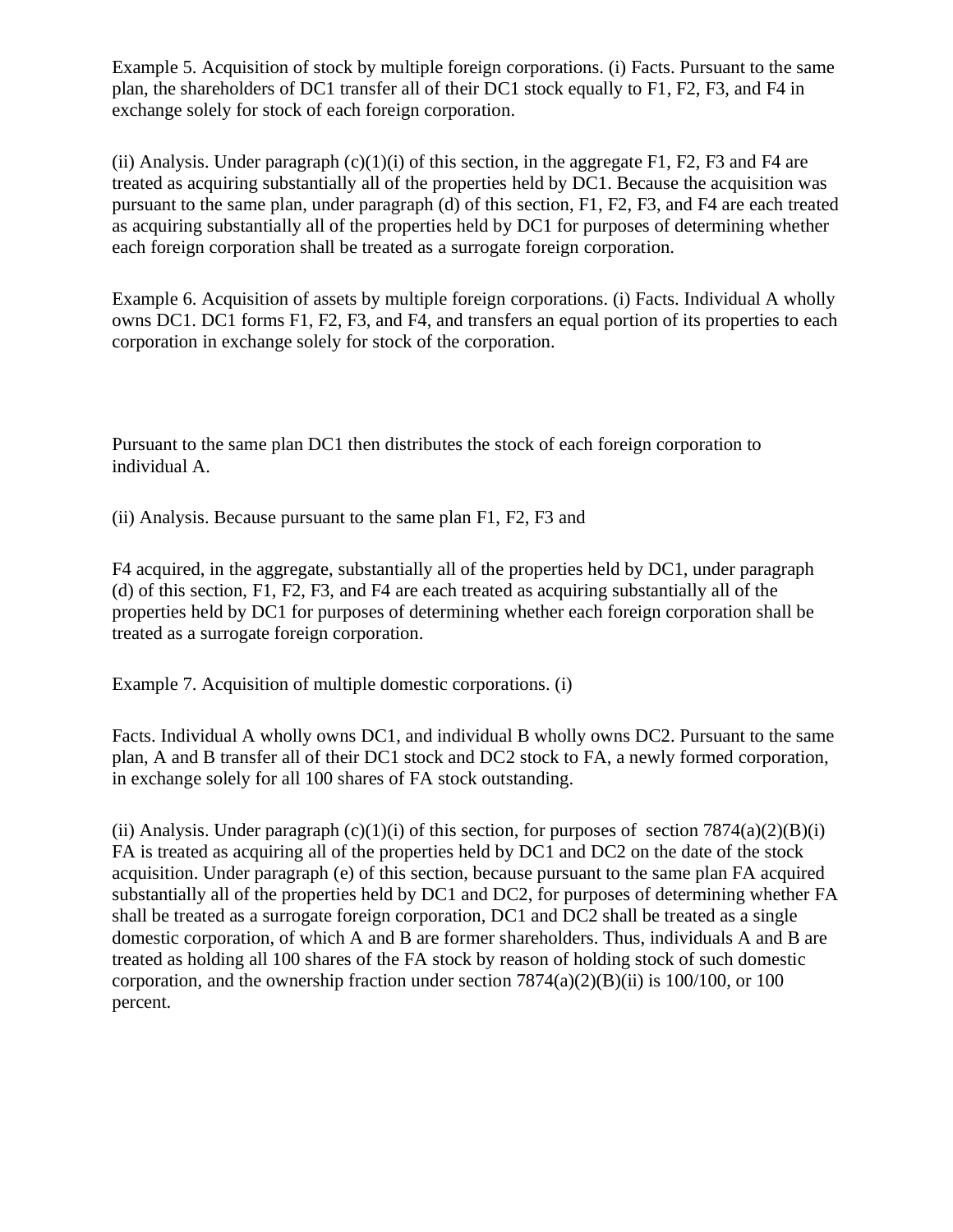Example 8. Exchange of stock and other property. (i) Facts. Individual A wholly owns DC1 and F1. DC1 has a \$40x value and F1 has a \$60x value. Individual A transfers all of the DC1 stock and F1 stock to FA, a newly-formed corporation, in exchange solely for FA stock.

(ii) Analysis. Under paragraphs  $(f)(1)(i)$  and  $(f)(2)(i)$  of this section, for purposes of section  $7874(a)(2)(B)(ii)$  individual A is considered to hold 40 percent of the FA stock by reason of holding stock in DC1 (\$100x FA stock multiplied by \$40x/\$100x, the relative value of the DC1 stock to all the property transferred by A to FA).

Example 9. Stock received as a distribution. (i) Facts. Pursuant to a divisive reorganization described in section  $368(a)(1)(D)$ , DC1 contributes substantially all of its properties to FA, a newly-formed corporation, in exchange solely for FA stock and then distributes the FA stock to its shareholders under section 355.

(ii) Analysis. Under paragraph  $(f)(1)(i)$  of this section, for purposes of section 7874(a)(2)(B)(ii) the FA stock received by the DC1 shareholders as a distribution with respect to the DC1 stock is considered held by reason of holding stock in DC1. The result would be the same if the transaction did not qualify as a reorganization (for example, if the distribution were subject to sections 301 and 311(b)).

Example 10. Incorporation of a partnership trade or business.

(i) Facts. Individuals A and B equally own DPS. DPS transfers substantially all of its properties constituting a trade or business to FA, a newly-formed corporation, solely in exchange for FA stock. DPS retains the FA stock after the transaction.

(ii) Analysis. Under paragraph  $(f)(1)(iii)$  of this section, for purposes of section 7874(a)(2)(B)(ii) individuals A and B are treated as holding a proportionate amount (that is, an equal amount) of the FA stock held by DPS by reason of holding an interest in DPS.

Example 11. Publicly traded foreign partnership treated as domestic corporation. (i) Facts. Pursuant to a plan, DC1 and individual B organize a limited liability company (HPS) under the law of Country A. DC1 owns 99.9 percent of the membership interests in HPS, and B owns 0.1 percent of the membership interests in HPS.

HPS is a foreign eligible entity under § 301.7701-2 of this chapter, and DC1 and B make an election under § 301.7701-3 of this chapter to treat HPS as a partnership for Federal tax purposes as of the date of the formation of HPS. HPS forms DC2. DC2 merges with and into DC1. Pursuant to the merger agreement, the DC1 shareholders exchange their DC1 stock solely for membership interests in HPS. After the merger HPS wholly owns DC1, and the former shareholders of DC1 own a greater than 80 percent interest in HPS by reason of holding stock of DC1. Public trading of the HPS ownership interests begins the day after the date on which merger is completed. HPS is not treated as a corporation under section 7704(a) by reason of section 7704(c). If HPS were a corporation, the condition of section  $7874(a)(2)(B)(iii)$  would be satisfied.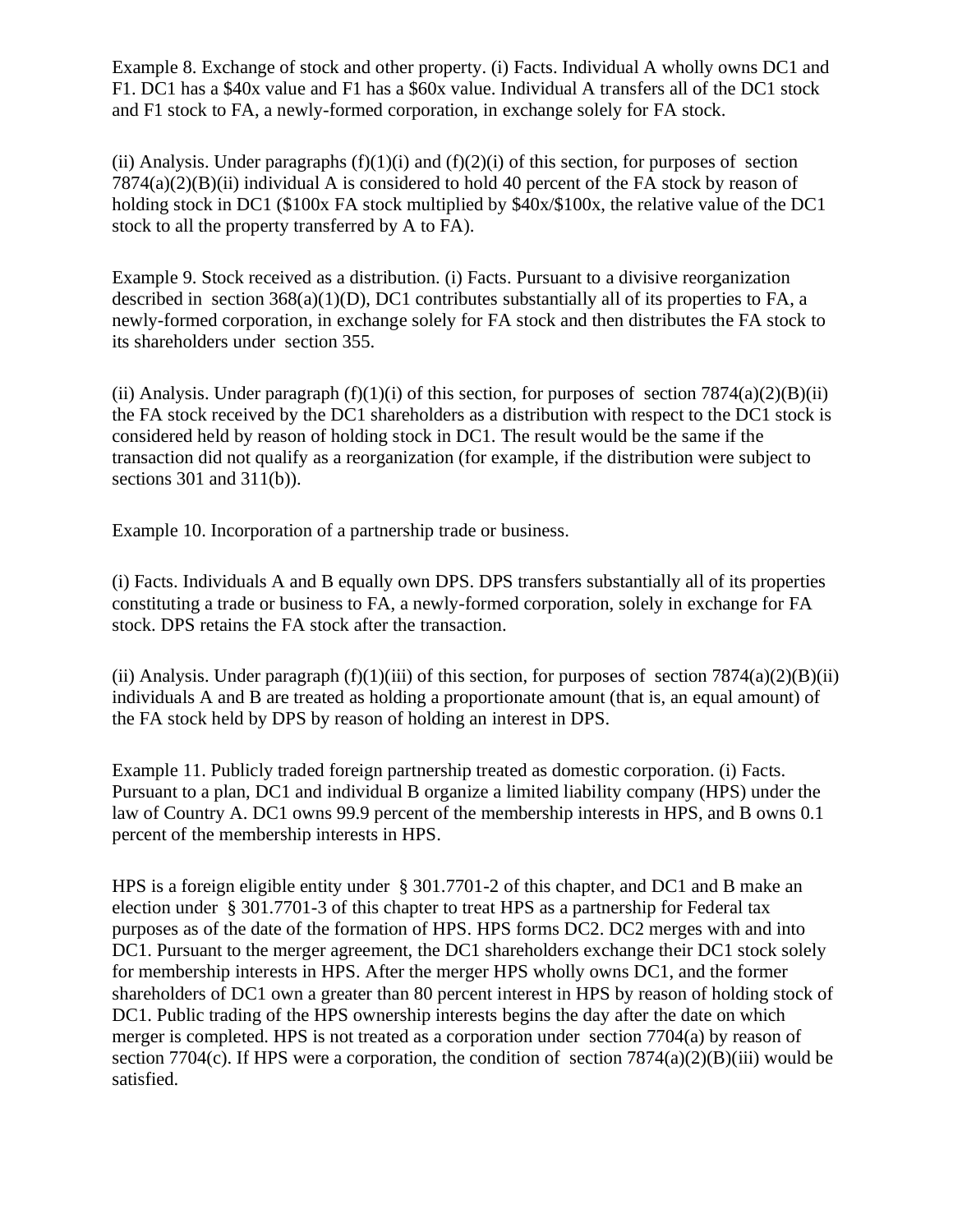(ii) Analysis. HPS is a publicly traded foreign partnership that is described in paragraph (h)(2) of this section. Therefore, under paragraph  $(h)(1)$  of this section, for purposes of section 7874 HPS is treated as a foreign corporation organized under the law of Country A and the membership interests in HPS are treated as stock of the foreign corporation. The foreign corporation is treated as a surrogate foreign corporation under section 7874(a)(2)(B) because, pursuant to the merger, HPS acquired substantially all of the properties held by DC1, the former shareholders of DC1 hold at least 60 percent of the stock of the foreign corporation by reason of holding stock of DC1, and the expanded affiliated group that includes the foreign corporation does not have substantial business activities in Country A when compared to the total business activities of the expanded affiliated group. Further, because the former shareholders of DC1 hold at least 80 percent of the stock of the foreign corporation by reason of holding stock of DC1, section 7874(b) applies to the surrogate foreign corporation, and therefore HPS is treated as a domestic corporation for purposes of the Code.

Under paragraph (h)(6) of this section, except for purposes of determining whether HPS is a surrogate foreign corporation, immediately before the merger of DC2 with and into DC1 HPS is treated as transferring all of its assets and liabilities to a new domestic corporation in exchange solely for stock of the domestic corporation. HPS is then treated as proportionately distributing such stock to its membership holders in liquidation of the partnership. In addition, as a result of the merger of DC2 with and into DC1, the former shareholders of DC1 shall be treated as receiving stock of a domestic corporation in exchange for their DC1 stock.

Example 12. Publicly traded foreign partnership not treated as a surrogate foreign corporation. (i) Facts. The facts are the same as in Example 11 of this section, except that, after the acquisition, the expanded affiliated group that includes HPS (treated as a foreign corporation for this purpose) has substantial business activities in Country A when compared to the total business activities of the expanded affiliated group.

(ii) Analysis. Under paragraph  $(h)(1)$  of this section, for purposes of section 7874 HPS is treated as a foreign corporation and the membership interests in HPS are treated as stock of the foreign corporation. However, the foreign corporation is not treated as a surrogate foreign corporation under section  $7874(a)(2)(B)$  because, after the acquisition, the expanded affiliated group that includes HPS has substantial business activities in Country A when compared to the total business activities of the expanded affiliated group.

Therefore, under paragraph (h)(5) of this section, section 7874 does not apply and the status of HPS as a foreign partnership is not affected. In addition, DC1 is not treated as an expatriated entity under section 7874(a) by reason of the acquisition.

Example 13. Publicly traded foreign partnership treated as a surrogate foreign corporation but not as a domestic corporation. (i)

Facts. FPS is a publicly traded foreign partnership organized in Country A that, by reason of section  $7704(c)$ , is not treated as a corporation under section  $7704(a)$ . FPS acquires all the stock of DC1 in exchange for partnership interests in FPS. After the acquisition, the former shareholders of DC1 hold a 75 percent interest in FPS by reason of holding DC1 stock. After the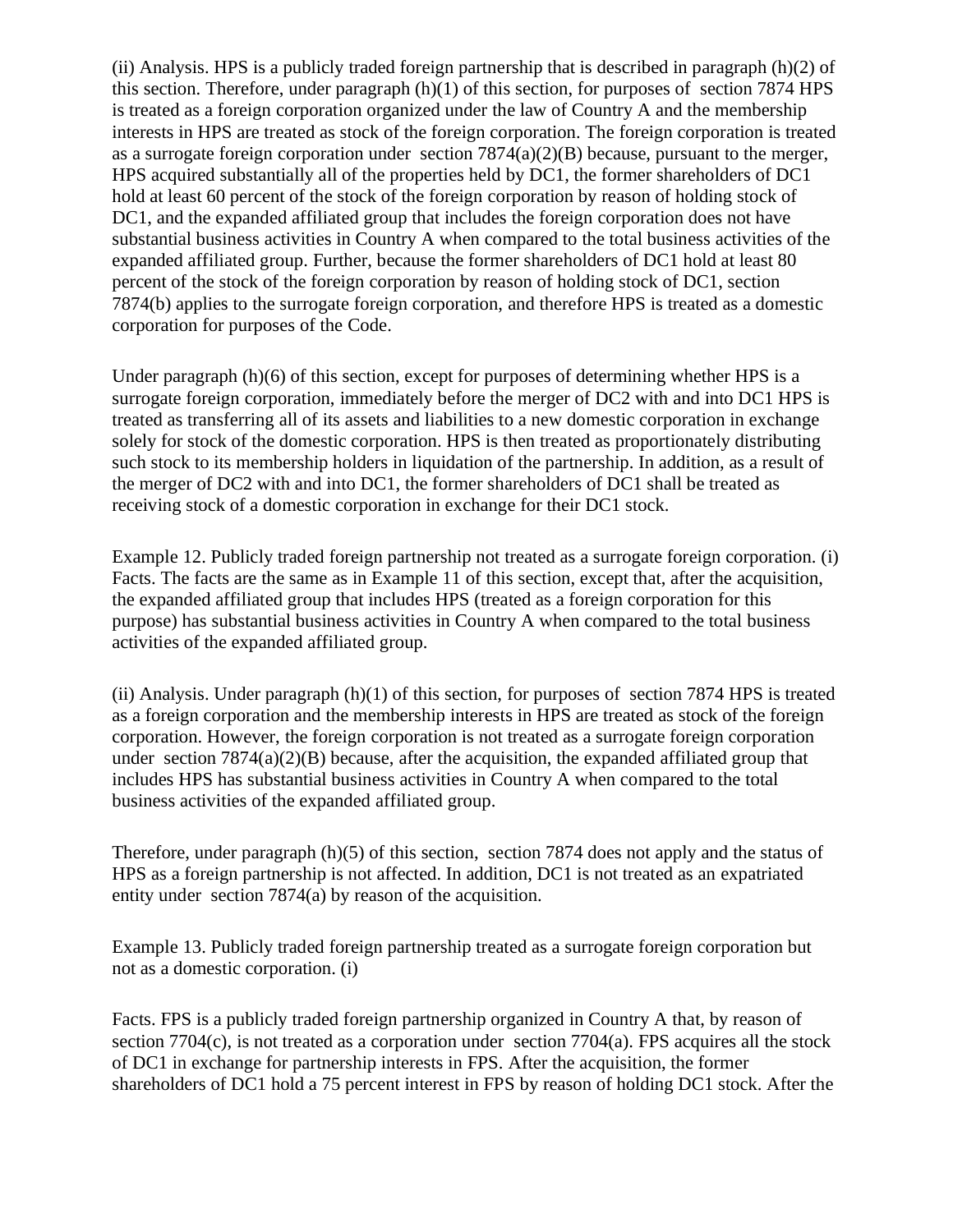acquisition, the expanded affiliated group that includes FPS (treated as a foreign corporation for this purpose) does not have substantial business activities in

Country A when compared to the total business activities of the expanded affiliated group.

(ii) Analysis. Under paragraph (h)(1) of this section, for purposes of section 7874 FPS is treated as a foreign corporation and the partnership interests in FPS are treated as stock of the foreign corporation. FPS is treated as a surrogate foreign corporation because the conditions of section  $7874(a)(2)(B)$  are satisfied.

However, because the former shareholders of DC1 hold less than an 80 percent interest in FPS by reason of holding DC1 stock, section 7874(b) does not apply to FPS. Therefore, under paragraph (h)(4) of this section FPS continues to be treated as a foreign partnership for purposes of the Code, but section  $7874(a)(1)$  applies to DC1 and any other expatriated entity.

Example 14. Warrant to acquire stock from the foreign corporation. (i) Facts. Individual A wholly owns DC1. DC1 has a \$200x value. Individual B wholly owns FA. Individual C holds a warrant to acquire FA stock from FA at an exercise price of \$20x.

Individual A transfers all of its DC1 stock to FA in exchange solely for FA stock. At the time of the transfer, the FA stock that individual C can acquire pursuant to the warrant has a \$70x value.

(ii) Analysis. Under paragraph (j)(2) of this section, for purposes of section 7874 individual C is treated as owning FA stock with a \$50x value. This amount represents individual C's claim on the equity of FA after the acquisition (\$70x value of FA stock that may be acquired pursuant to the warrant, less \$20x exercise price), without taking into account the \$20x individual C would be required to provide to FA upon the exercise of the warrant.

Example 15. Option to acquire stock from another shareholder.

(i) Facts. The facts are the same as in Example 14 except that, instead of holding a warrant issued by FA, individual C holds an option to acquire FA stock from individual B for an exercise price of \$20x. At the time of the acquisition, the FA stock that individual C can acquire under the option has a \$70x value.

(ii) Analysis. Under paragraph (j)(4) of this section, for purposes of section 7874, individual C is not treated as owning FA stock by reason of holding the option because treating the option as FA stock would have the effect of partially duplicating individual B's claim on the equity of FA at the time of the acquisition by reason of holding FA stock. However, all of the FA stock owned by individual B shall be taken into account for purposes of section 7874.

Example 16. Warrant to acquire stock from the domestic corporation. (i) Facts. A DC1 employee holds a warrant to acquire DC1 stock from DC1. In connection with the acquisition by FA of substantially all of the properties held by DC1, the DC1 employee receives a warrant from FA to acquire 15 shares of FA stock in exchange for the warrant to acquire DC1 stock.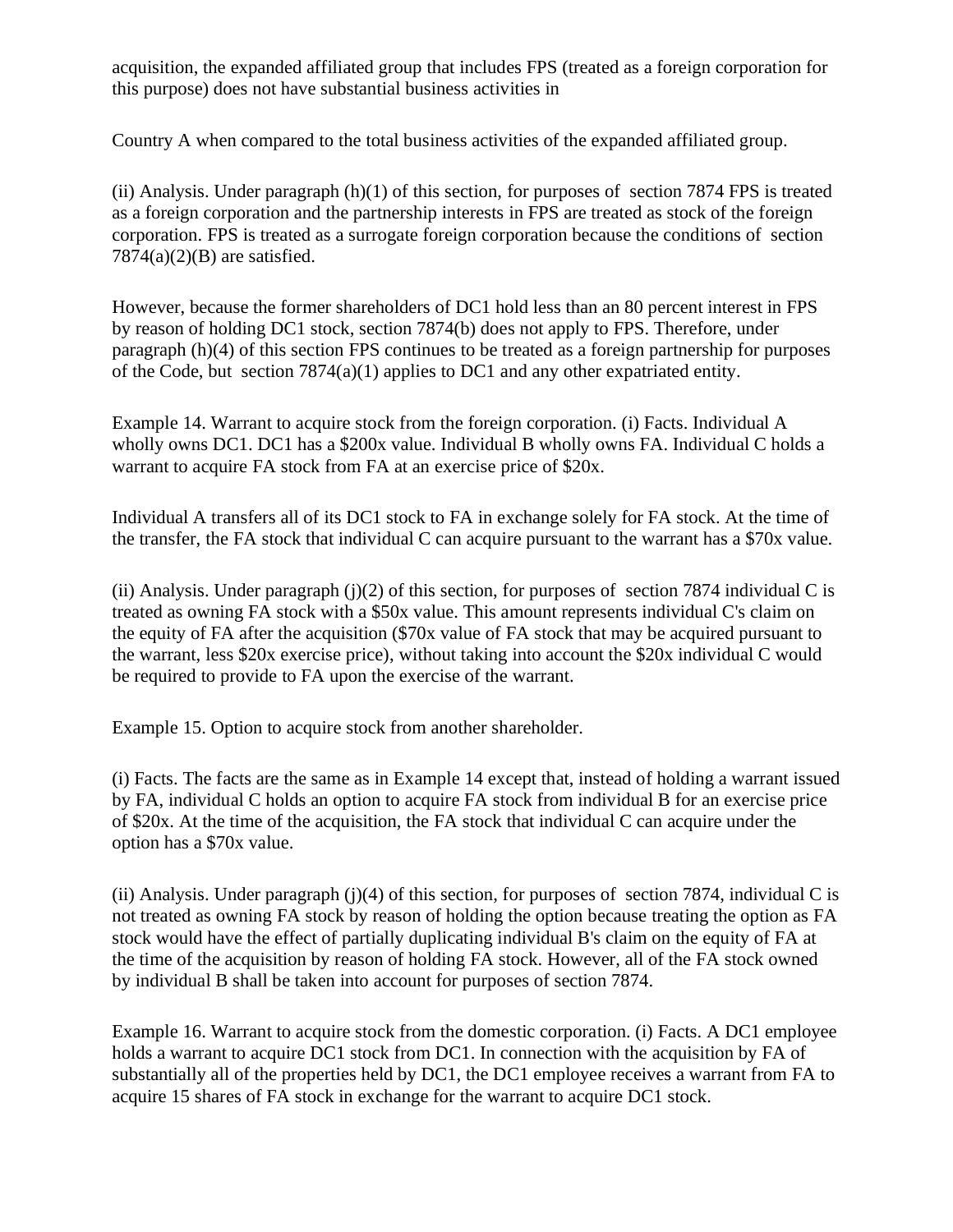(ii) Analysis. Under paragraph  $(j)(1)$  of this section, for purposes of section 7874 the warrant held by the DC1 employee is treated as DC1 stock with a value equal to the employee's claim on the equity of DC1 immediately before the acquisition. Further, under paragraph  $(j)(2)$  of this section, for purposes of section 7874 the DC1 employee is treated as holding FA stock with a value equal to the employee's claim on the equity of FA after the acquisition by reason of holding the warrant to acquire DC1 stock (treated as DC1 stock for this purpose).

Example 17. Stock in a subsidiary treated as stock of a foreign parent corporation. (i) Facts. (A) Individuals A and B equally own DC1. FA, a newly formed corporation, issues stock in a public offering for cash. FA contributes part of the cash from the public offering to DC2, a newlyformed corporation, in exchange for all the stock of DC2. DC2 merges with and into DC1 with DC1 surviving.

Pursuant to the merger agreement, individuals A and B exchange their DC1 stock for cash and shares of class B stock of DC1. Following the merger FA owns all the class A stock of DC1. FA holds few assets other than the class A stock of DC1. Individuals A and B own all the class B stock of DC1. DC1 has no other class of stock outstanding.

(B) The class B stock entitles individuals A and B to dividend distributions approximately equal to any dividend distributions made by FA with respect to its publicly traded stock. In certain circumstances, the class B stock also permits individuals A and B to require DC1 to redeem the stock at fair market value. The class B stock does not provide individuals A and B voting rights with respect to FA.

(ii) Analysis. The dividend rights provided by the class B stock are substantially similar in all material respects to the dividend rights provided by the FA stock. In addition, because FA holds few assets other than the class A stock, the value of the class B stock held by individuals A and B is approximately equal to the value of a corresponding amount of publicly traded FA stock. The distribution rights on liquidation (or redemption) provided by the class B stock, therefore, are substantially similar in all material respects to the distribution rights on liquidation (or redemption) provided by the FA stock. As a result, the distribution rights provided by the class B stock are substantially similar in all material respects to the distribution rights provided by the publicly traded FA stock. Thus, if treating the class B stock as FA stock would have the effect of treating FA as a surrogate foreign corporation, under paragraph (k)(1) of this section the class B stock shall be treated as FA stock for purposes of section 7874.

Example 18. Partnership interest treated as stock of foreign acquiring corporation. (i) Facts. (A) Individuals A and B equally own DC1. FA, a newly-formed corporation, issues stock in a public offering for cash. Individuals A and B and FA organize FPS. FA transfers part of the cash from the public offering to FPS in exchange for a class A partnership interest. FA holds few assets other than the class A partnership interest. Individuals A and B transfer their DC1 stock to FPS in exchange for class B partnership interests.

(B) The class B partnership interests entitle individuals A and B to cash distributions from FPS approximately equal to any dividend distributions made by FA with respect to its publicly traded stock.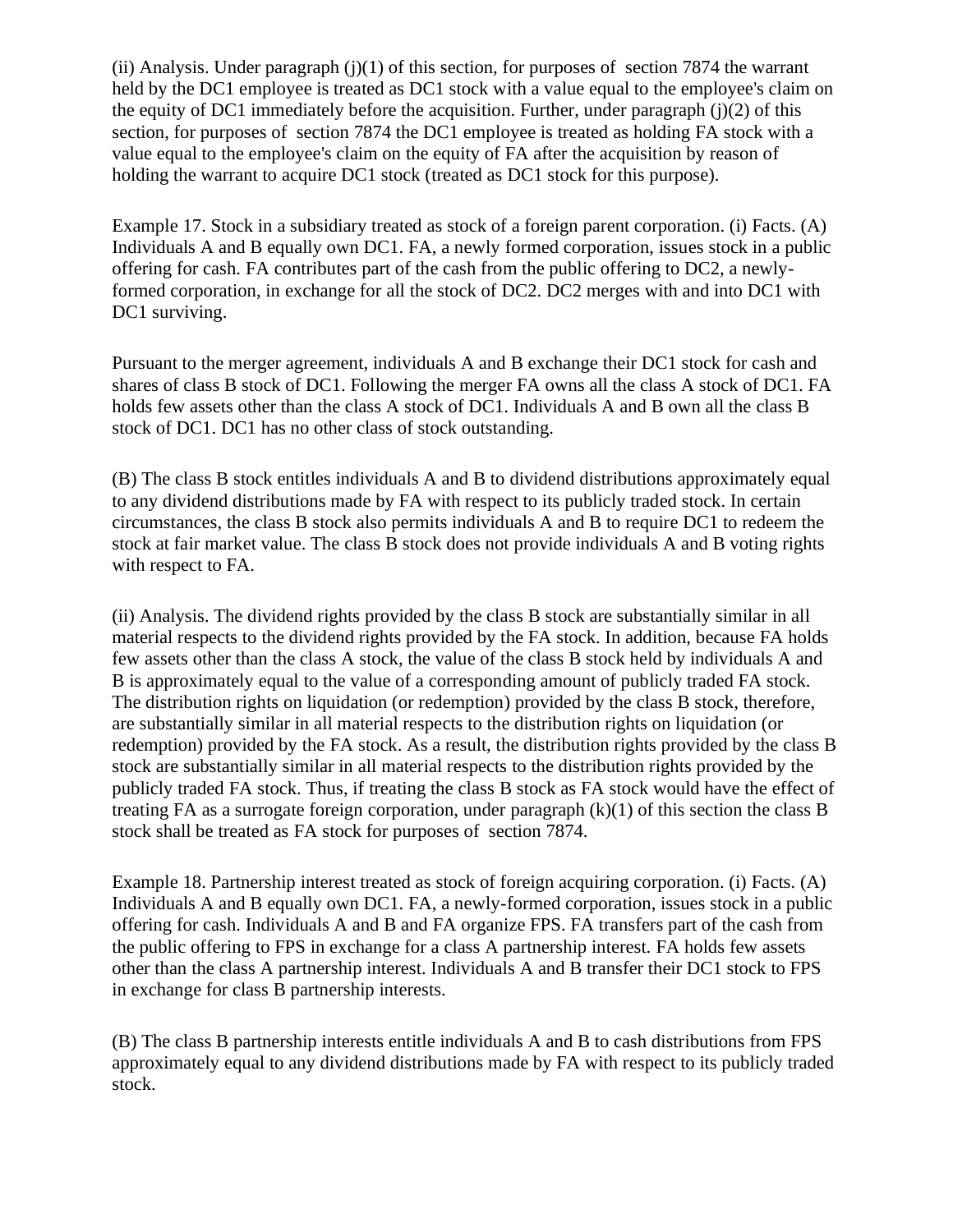In certain circumstances, the class B partnership interests also permit individuals A and B to require FPS to redeem the interests in exchange for cash equal to the value of an amount of FA stock as determined on the redemption date. The class B partnership interests do not provide individuals A or B voting rights with respect to FA.

(ii) Analysis. The non-liquidating distribution rights provided by the class B partnership interests are substantially similar in all material respects to the dividend rights provided by the FA stock. Because FA holds few assets other than the class A partnership interest, the value of the class B partnership interests held by individuals A and B is approximately equal to a corresponding amount of FA stock. The distribution rights on liquidation (or redemption) provided by the class B partnership interests, therefore, are substantially similar in all material respects to distribution rights on liquidation (or redemption) provided by the FA stock. Thus, the distribution rights provided by the class B partnership interests are substantially similar in all material respects to the distribution rights provided by the publicly traded FA stock. As a result, if treating the class B partnership interests as FA stock would have the effect of treating

FA as a surrogate foreign corporation, under paragraph  $(k)(1)$  of this section the class B partnership interests shall be treated as

FA stock for purposes of section 7874.

Example 19. Creditor treated as a shareholder. (i) Facts. Individuals A and B equally own DC1. The liabilities of DC1 exceed the value of its assets. Pursuant to a plan, FA, a newly-formed corporation, acquires substantially all of the properties held by DC1 in exchange solely for FA stock. Pursuant to the plan, the DC1 stock held by individuals A and B is cancelled, and the creditors of DC1 receive all the FA stock in exchange for their claims against DC1.

(ii) Analysis. Because immediately before the first date on which properties are acquired as part of the acquisition described in section  $7874(a)(2)(B)(i)$  the liabilities of DC1 exceed the value of its assets, under paragraph  $(k)(2)(i)$  of this section, for purposes of section 7874 the creditors of DC1 are treated as shareholders of DC1 and the creditors' claims against DC1 are treated as DC1 stock. Therefore, for purposes of section  $7874(a)(2)(B)(ii)$  the FA stock received by the creditors of DC1 by reason of their claims against DC1 is considered held by former shareholders of DC1 by reason of holding DC1 stock.

Example 20. Conversion to a domestic corporation and application of section 367. (i) Facts. Individuals A and B are United States persons and equally own DC1. Pursuant to a plan, individuals A and B transfer their DC1 stock to FA in exchange solely for 80 percent of the outstanding FA stock. After the acquisition, the expanded affiliated group that includes FA does not have substantial business activities in Country A when compared to the total business activities of the expanded affiliated group.

(ii) Analysis. Under paragraph (c)(1)(i) of this section, for purposes of section 7874(a)(2)(B)(i) FA is treated as acquiring all of the properties held by DC1 on the date of the stock acquisition.